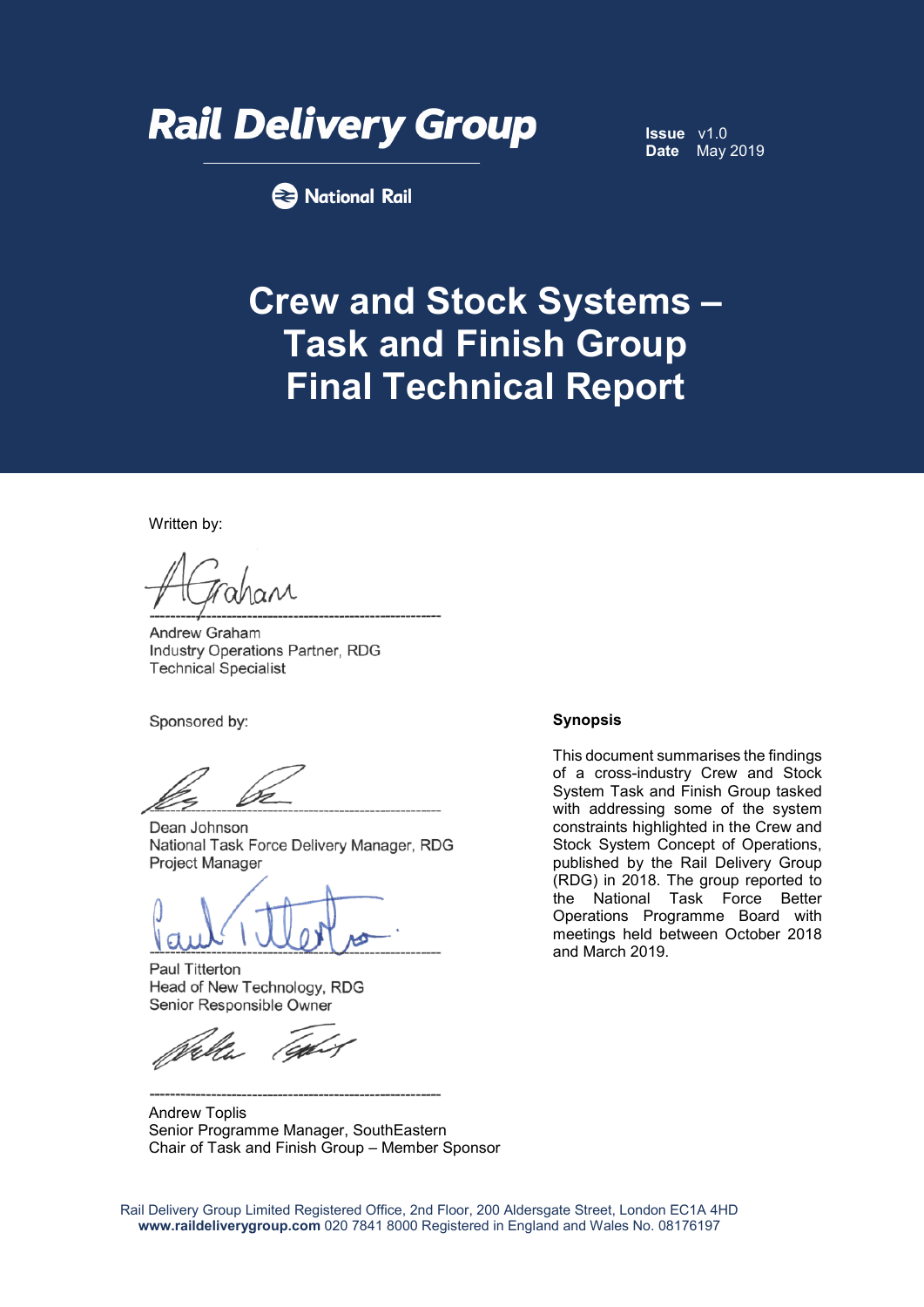#### National Rail

### **Issue record**

| <b>Issue</b> | Date <sup>1</sup> | <b>Comments</b>         |
|--------------|-------------------|-------------------------|
|              | May 2019          | First industry release. |

### **Contents**

| 1              |     |                                                                      |  |  |  |  |  |
|----------------|-----|----------------------------------------------------------------------|--|--|--|--|--|
| 2              |     |                                                                      |  |  |  |  |  |
| 3              |     |                                                                      |  |  |  |  |  |
| 4              |     |                                                                      |  |  |  |  |  |
|                | 4.1 |                                                                      |  |  |  |  |  |
|                | 4.2 |                                                                      |  |  |  |  |  |
|                | 4.3 |                                                                      |  |  |  |  |  |
|                | 4.4 |                                                                      |  |  |  |  |  |
| 5              |     |                                                                      |  |  |  |  |  |
|                | 5.1 |                                                                      |  |  |  |  |  |
|                | 5.2 |                                                                      |  |  |  |  |  |
|                | 5.3 |                                                                      |  |  |  |  |  |
|                | 5.4 |                                                                      |  |  |  |  |  |
| 6              |     |                                                                      |  |  |  |  |  |
|                | 6.1 |                                                                      |  |  |  |  |  |
|                | 6.2 |                                                                      |  |  |  |  |  |
|                | 6.3 |                                                                      |  |  |  |  |  |
| 7              |     |                                                                      |  |  |  |  |  |
| 8              |     |                                                                      |  |  |  |  |  |
| A <sub>1</sub> |     | Appendix 1: Interactions with Traffic Management - Process Maps:  25 |  |  |  |  |  |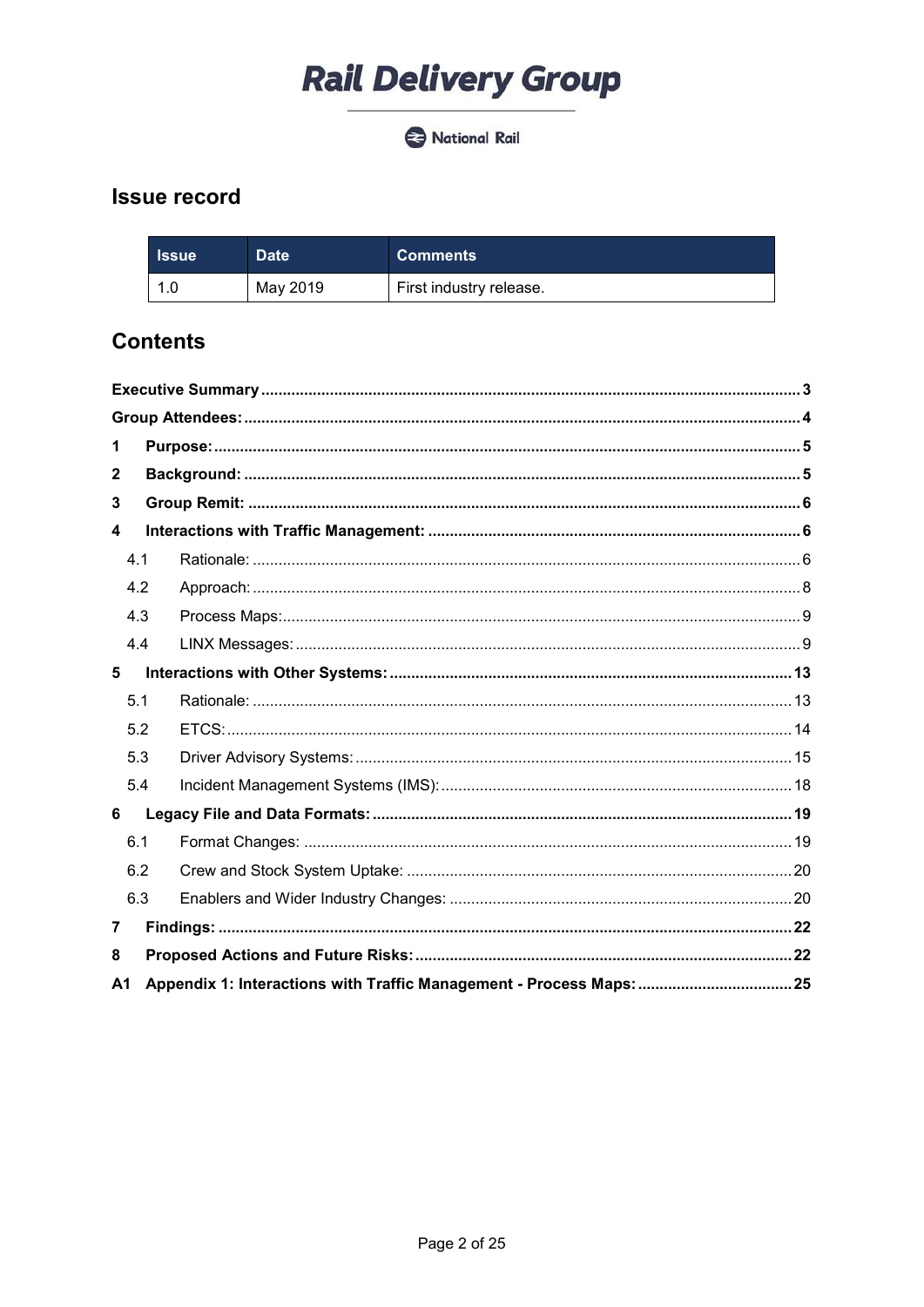#### National Rail

### <span id="page-2-0"></span>**Executive Summary**

A Task and Finish Group, reporting to the National Task Force Better Operations Programme Board, was set up to address some of the system constraints highlighted in the Crew and Stock System Concept of Operations, published by the Rail Delivery Group (RDG) in 2018. The group considered:

- − Interactions with Traffic Management,
- − Additional Layered Information Exchange (LINX) messages,
- − Interfaces with other systems,
- Legacy file formats,
- − Who owns the interface requirements etc.

The outputs of the group were: creating this report, summarising the findings of the group, creating Process Maps to describe the interactions with Traffic Management and updating the Concept of Operations to reflect the group's findings.

Findings from the group include:

- There are 28 messages required for the interactions between Traffic Management and Crew and Stock Systems. More detailed work is required to develop those messages that currently do not exist.
- Rather than developing legacy file and data formats, the industry needs to migrate to more modern formats.
- Standard message formats are of benefit to the industry.
- − Planning coordination between Traffic Management systems is not mature at this stage. A National Planning Layer may be required.
- − The need for a National Geography Model, which is common across Infrastructure Manager (IM) and Railway Undertaking (RU) systems, is becoming more pressing.
- − To support the roll-out of Traffic Management, C-DAS and Crew and Stock Systems, it is critical that the outputs of the timetabling process deliver the granularity that these systems require.
- − It is difficult to release resources to test systems / new processes, particularly in Control.
- Developing direct links from ETCS to Crew and Stock Systems is not recommended for future work at this time. There may be a case for a connection between Automatic Train Operation systems and Crew and Stock systems, but this will require further detailed investigation.
- − C-DAS systems should be procured 'LINX message ready' so that it may take information inputs from multiple systems including Traffic Management and Crew and Stock Systems.

[Section 8](#page-21-1) of this report highlights future risks and proposes a series of future actions to continue development around Crew and Stock Systems. Initial steps include a group of experts building on the work undertaken by the Task and Finish Group to: determine LINX message 'payloads' (i.e. decisions around what data to include in each message) and building a business case for the creation of the messages (balancing creation costs against business / industry benefits). Post creation, the messages and how they are used will be documented in a Rail Industry Standard (RIS).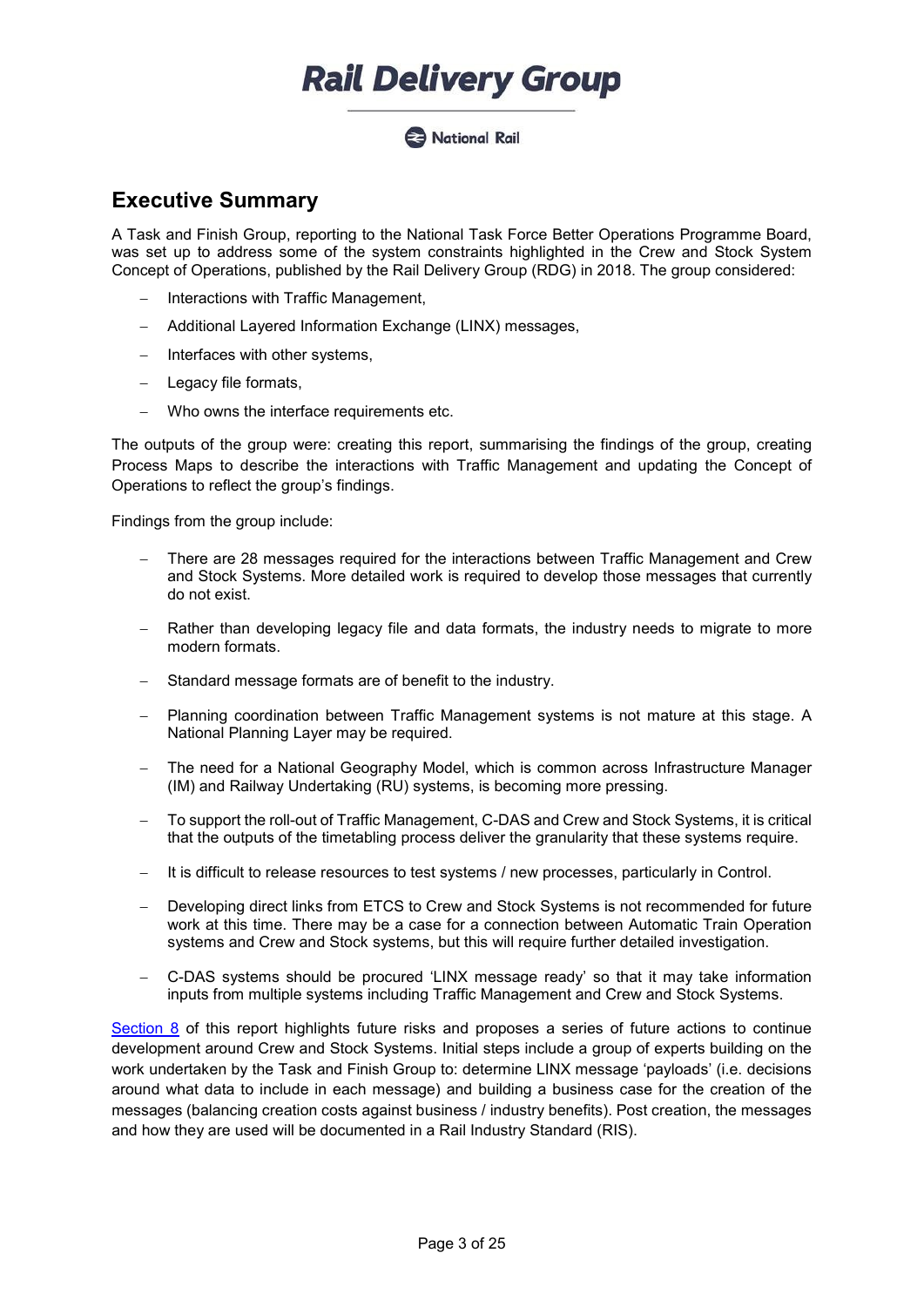National Rail

### <span id="page-3-0"></span>**Group Attendees:**

The Rail Delivery Group gratefully acknowledge the joint work of the following people in the creation of this report.

| <b>Name</b>            | <b>Organisation</b>                                       |
|------------------------|-----------------------------------------------------------|
| <b>Andrew Toplis</b>   | SouthEastern - Chair Crew and Stock Task and Finish Group |
| <b>Chloe Hinder</b>    | Abellio Group                                             |
| <b>Jack Pocock</b>     | Abellio Group                                             |
| <b>Bruce Graham</b>    | Arriva Rail London                                        |
| <b>Nick Thorley</b>    | Digital Railway                                           |
| Simon Price            | Digital Railway                                           |
| Paul Headon            | FirstGroup (TransPennine Express)                         |
| <b>Stephen Poole</b>   | Freight                                                   |
| <b>Andrew Spratley</b> | <b>GTR</b>                                                |
| <b>Carine Marin</b>    | HS <sub>2</sub>                                           |
| David Robson           | HS2 (SNC-Lavalin)                                         |
| Jonathan Harris        | <b>LNER</b>                                               |
| <b>Steve Brown</b>     | <b>MTR</b>                                                |
| <b>Allison Dunn</b>    | <b>MTR Crossrail</b>                                      |
| <b>Will Deakin</b>     | <b>Network Rail</b>                                       |
| David Taylor           | Northern                                                  |
| <b>Andrew Graham</b>   | <b>RDG</b>                                                |
| Angela Whyte           | <b>RDG</b>                                                |
| Dean Johnson           | <b>RDG</b>                                                |
| <b>Nick Wilson</b>     | <b>RDG</b>                                                |
| <b>Paul Titterton</b>  | <b>RDG</b>                                                |
| Alex Savopoulos        | <b>RSSB</b>                                               |
| Joe Parrish            | Stagecoach Group                                          |
| Mike Smith             | Stagecoach Group                                          |
| <b>Rich Taylor</b>     | <b>Virgin Trains</b>                                      |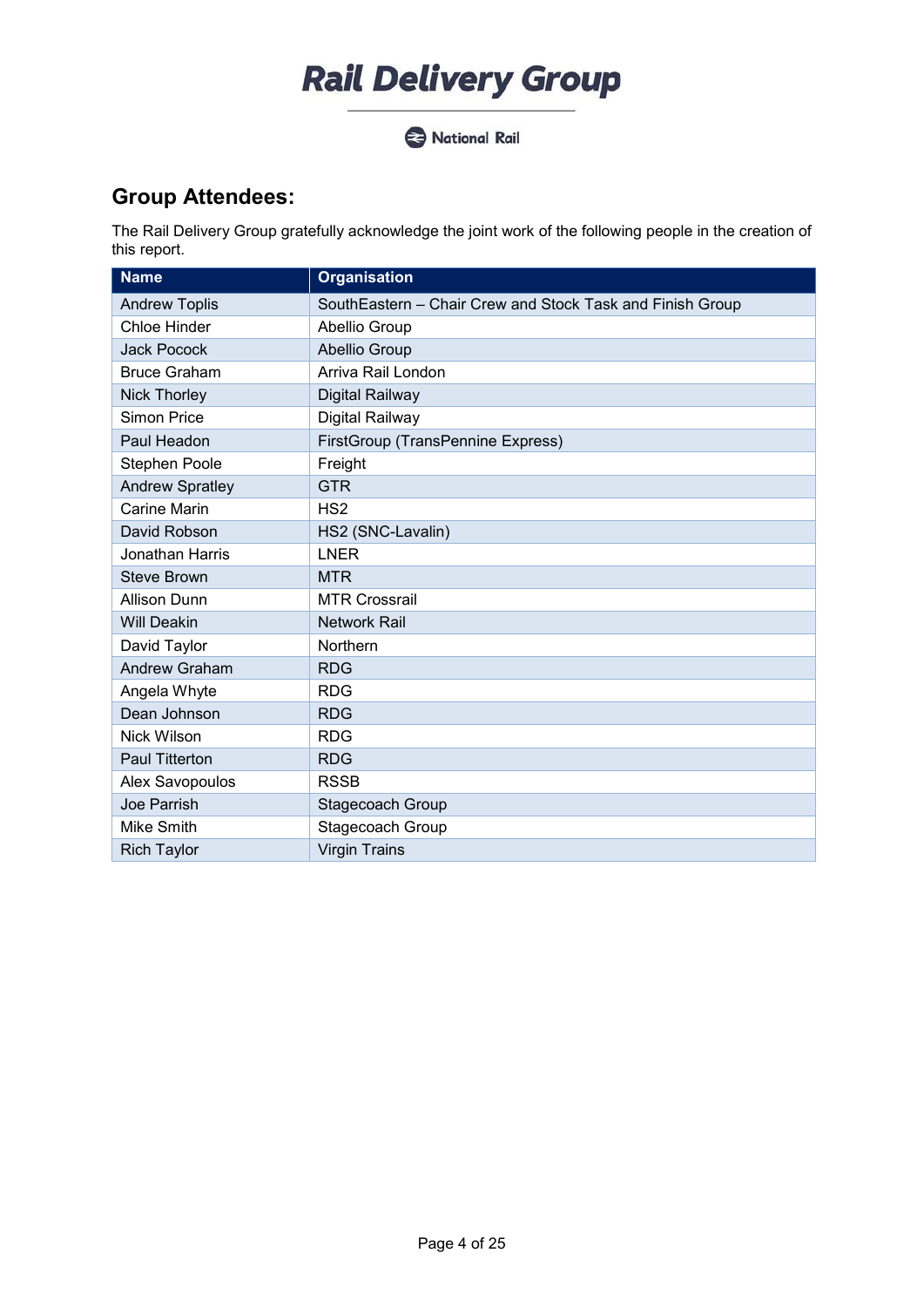**2** National Rail

### <span id="page-4-0"></span>**1 Purpose:**

The purpose of this paper is to summarise the findings of the Crew and Stock System Task and Finish Group which reports to the National Task Force Better Operations Programme Board (NTF BOPB). 5 meetings were held between October 2018 and March 2019.

### <span id="page-4-1"></span>**2 Background:**

Operators today have differing control and train planning systems for stock and traincrew management. Systems and procedures used today can range from pen and paper and verbal communications to digitised systems. Where digital systems are used, they are not fully connected to others so when changes are made, those changes are communicated verbally or via email or fax. During times of perturbation, the fast and continually changing demands of command and control can lead to operators being unable to maintain service expectations and keep track of alterations to the crew, stock and the service - the greater the perturbation the more likely that the plans will be suboptimal.

Crew and Stock systems aim to modernise existing processes and technology used in TOC / FOC businesses. It is a database of all known information about rolling stock, train crews, train schedules & diagrams, and live rail operational data but has an intuitive user interface to aid decision making by operational staff in time-critical situations and allows for quick data alteration. It is conceptualised that the system can be used for daily rail operations and planning over longer timescales, including traincrew resourcing and timetable planning (including Long-Term Planning). Open data formats also allow the of sharing data and information with Traffic Management, other industry systems and other TOC / FOC business systems.

After cross-industry consultation, the Rail Delivery Group have published:

- − A [Concept of Operations](https://www.raildeliverygroup.com/about-us/publications.html?task=file.download&id=469774005) in April 2018.
- − A set of [Common System Capabilities](https://www.raildeliverygroup.com/about-us/publications.html?task=file.download&id=469774289) in July 2018.

As part of this, a number of constraints for system deployments were identified and additional work was recommended (see Section 9 of the Concept of Operations). In September 2018, the Rail Delivery Group proposed to the National Task Force Better Operations Programme Board that a Task & Finish Group (T&FG) be set up to study Crew and Stock system deployment constraints and propose an industry position on how Crew and Stock systems should interact with others, most notably Traffic Management. The full remit for the group is reiterated in [Section 3](#page-5-0) of this report.

As Crew and Stock Systems have been specified in the South Eastern and West Coast Partnership Franchise Invitation to Tenders (ITTs) and are likely to feature in future ITTs, it is increasingly important for there to be a coordinated, industry-wide standpoint on how Crew and Stock systems interact with other systems and how current deployment hindrances can be resolved. Without this, there are risks that: individual deployments design systems differently, multiple yet similar Layered Information Exchange (LINX) messages are developed at unnecessary cost and suppliers are unclear on what the industry wants and may develop bespoke solutions.

LINX is an interface layer which provides the means to exchange data and information between Traffic Management and other systems (which may be in external organisations). Data sent between systems is packaged into 'messages' or files – this report will use the word 'message' throughout. LINX uses a 'publish-subscribe' messaging pattern whereby senders of messages (publishers) do not specifically code which systems they would like to receive the message. Instead, published messages are categorised into 'classes' with receiving systems (subscribers) deciding which classes they would like to receive (subscribe to) from LINX which brokers the message. This means that systems only receive information that is of interest rather than large amounts of information and filtering out irrelevancies. Corresponding publish and subscribe messages are termed 'message flows' and a catalogue of all defined flows is published and maintained by Network Rail. At this time, LINX supports standard protocols for data exchange including IBM MQ [Message Queue] and XML [Extensible Markup Language] and FTP [File Transfer Protocol] for larger file transfers.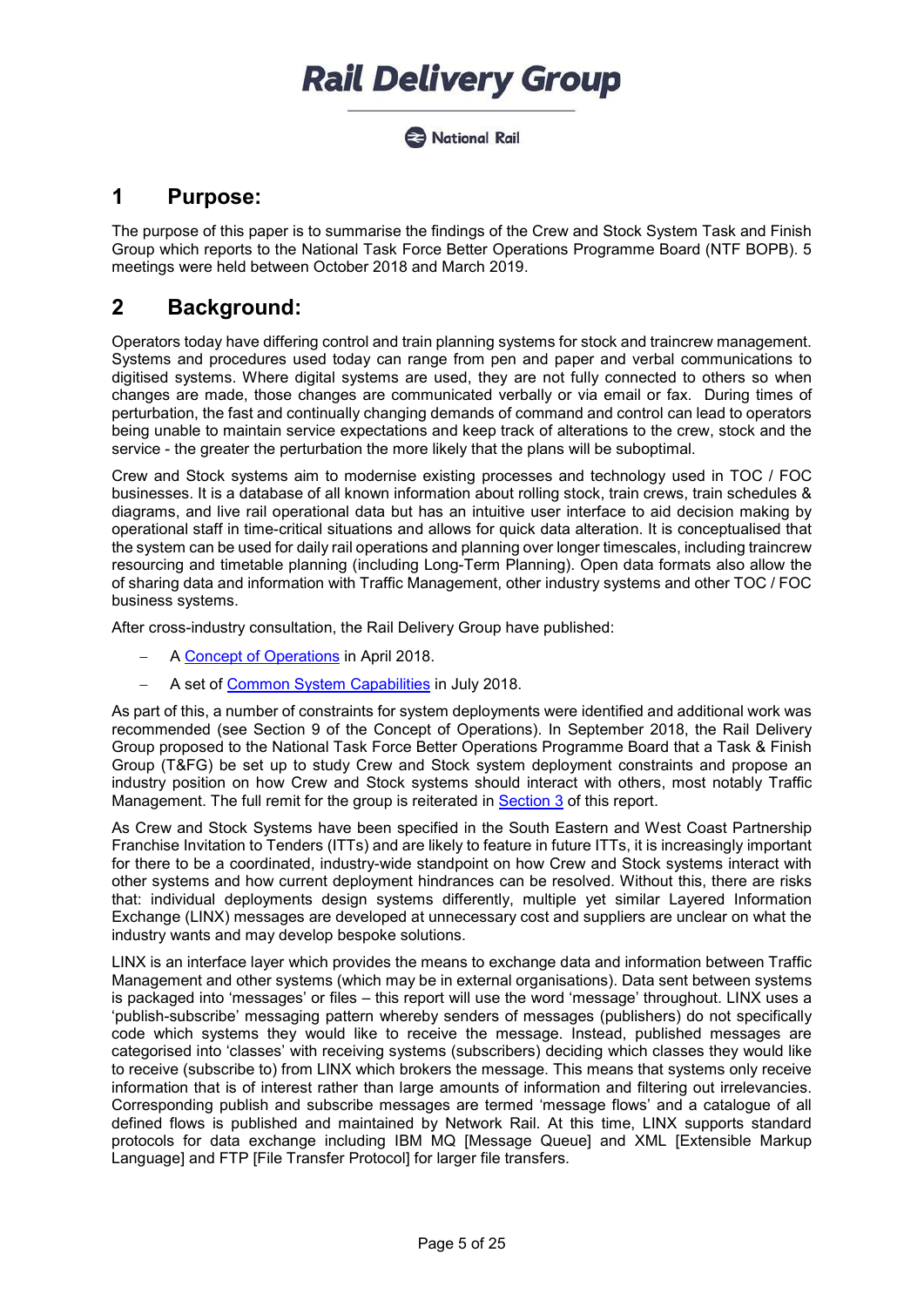#### **23 National Rail**

### <span id="page-5-0"></span>**3 Group Remit:**

The remit for the Task and Finish Group outlines the aims to:

- Reach an industry position on the interactions with Traffic Management. This would be at a detailed level and consider what each system can provide, what information can be passed to which system and which can make decisions with the data available.
- − Facilitate the above industry position, consider what new Layered Information Exchange (LINX) messages may be required (with assistance from the Network Rail LINX team).
- Define how Crew and Stock systems could interact with systems that were out of scope for the Concept of Operations, e.g. Connected Driver Advisory Systems (C-DAS), the European Train Control System (ETCS) and Incident Management Systems (IMS).
- Reflect on current 'legacy file formats' and make recommendations as to where improvements could be made (e.g. can the RU provide more information to Network Rail than is currently allowed for?) This ties in with Digital Railway's Timetable Requirements development work.
- − Consider how requirements made by other organisations / systems should be handled and documented. Who should be the overall requirements (and concept) owner(s)? This will focus on the interface with other systems rather than the system itself.

To fulfil the group's aims, the following outputs were planned:

- − Create a report with recommendations for how Crew and Stock systems interact with others for validation with the wider industry. This includes improvements to other systems that facilitate the deployment of Crew and Stock systems. *[This document is the report]*
- − Agreed positions will be used to create a new iteration of the Concept of Operations. *[To be completed once this report is endorsed]*
- − A report considering how requirements for Crew and Stock systems could be best managed with particular focus on the interfaces with other systems. *[Included in this report]*

### <span id="page-5-1"></span>**4 Interactions with Traffic Management:**

#### <span id="page-5-2"></span>**4.1 Rationale:**

The Concept of Operations (ConOps) notes that whilst the presence of a Traffic Management system is not essential for Crew and Stock Systems to function, there are some constraints around how the two systems could interact. This is highlighted specifically as part of Section 9.1 in the ConOps. Most relevant is clause 9.1.4 which is reiterated below for note:

- *9.1.4 The Crew and Stock system may interact with Traffic Management systems where available, or as a standalone system with the capability for future connectivity to a Traffic Management system. Under current/planned implementations, data from Crew and Stock systems would be published to the Layered Information Exchange (LINX) and be subscribed to by Traffic Management, and vice versa. Optimisation of the bandwidth between the two systems will, therefore, be an important consideration and possible constraint. Two possible implementations have been theorised at this stage - this document has been written so as to not preclude either implementation:* 
	- *a) Relevant information from the Crew and Stock system is transferred to Traffic Management the night before with live updates published to Traffic Management when information changes (and vice versa). 'Relevant' information will depend on the implementation of the Traffic Management system although it is anticipated to be information pertinent for making regulation or routing decisions. No personal or commercially sensitive data is expected to be shared. For data queries, Traffic Management would use the information it already has rather than query the Crew and Stock system via LINX. This could reduce query response*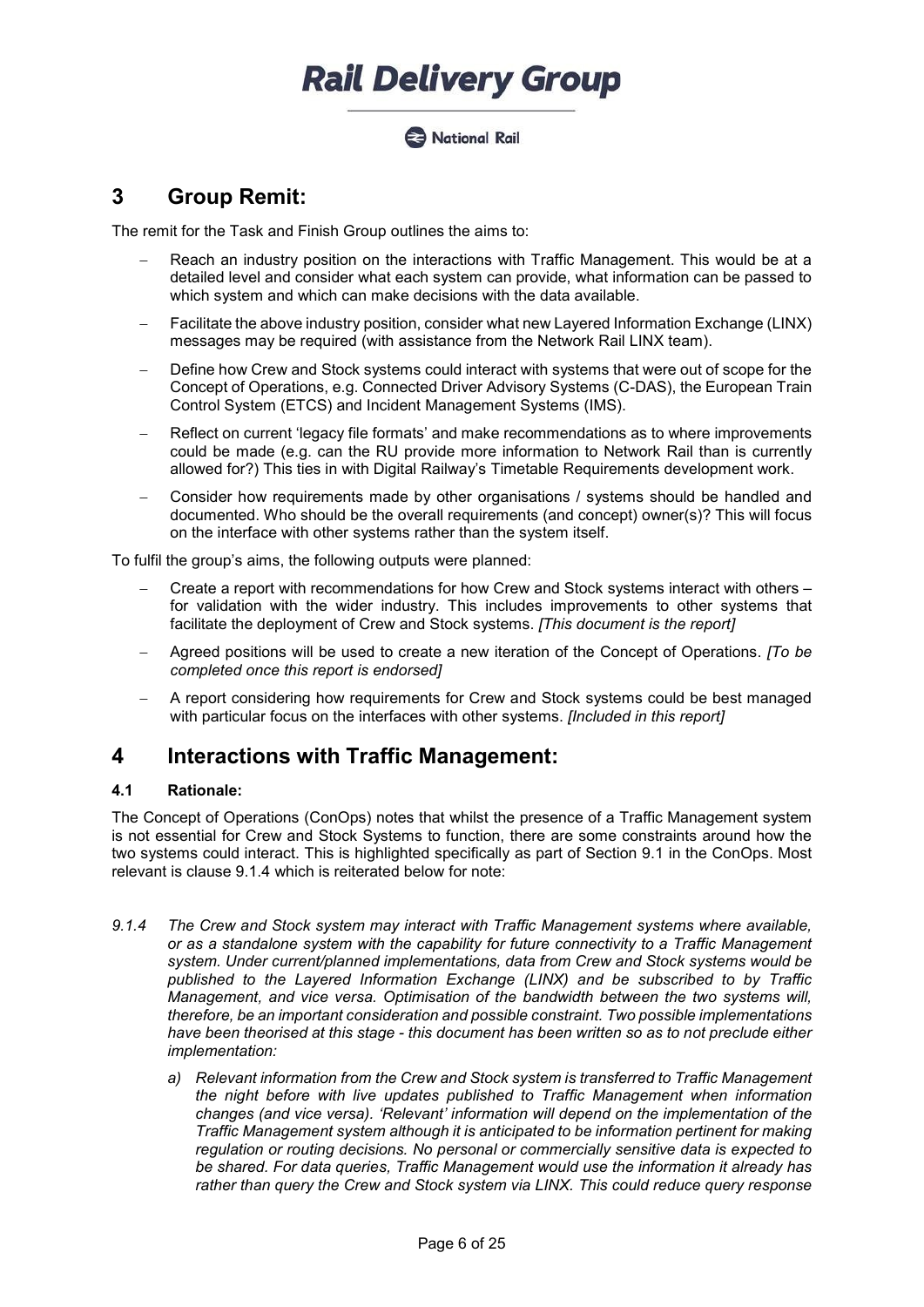#### **2** National Rail

*times but requires accurate and consistent information to be within both systems. The volume of live updates and their file size to be passed over LINX could be a constraint. This implementation is discussed further in the Digital Railway Early Contractor Involvement (ECI) workstream report [RD2].* 

*b) Data contained within the Crew and Stock and Traffic Management systems remain segregated with each system publishing information to LINX for the other system to query when necessary. This published data should reflect the latest information in either system. Whilst this implementation would not require a large transfer of information the night before, it could slow query response times and generate a larger number of queries for the LINX layer as up-to-date data is not held in Traffic Management.*

As part of the "Further Work Identified" (ConOps Section 9.3), clauses 9.3.9 states:

- *9.3.9 As part of the document, the following interactions with Traffic Management systems have been identified – each require detailed analysis as to what Traffic Management and Crew and Stock systems will do, what LINX messages will need to be developed [9.1.5] and which system makes the decision. In this version, the interactions are shown as a list – it is intended to develop this into a full appendix with significantly more information in later versions:* 
	- − *Are stock and/or crew allocated to a service and can depart?*
	- − *Cancelation of service(s).*
	- − *Alterations to train schedules to avoid conflict(s).*
	- − *Provide train running forecasts.*
	- − *Check if any stock, crew or route restrictions / conflicts apply, should a service be diverted from its booked route.*
	- − *Calculate the impact of non-train running activities to provide better train running predictions (and customer information).*
	- − *What are the impacts on subsequent workings and diagrams should a service be altered?*
	- − *Inform Traffic Management when the Crew and Stock system alters a diagram or train service association.*

The aim of the Task and Finish Group is to further expand on these interactions and develop a more detailed industry view on which systems have which responsibilities – to be completed via a set of Process Maps.

The following assumptions are made around Traffic Management – these are equivalent to the Concept of Operations:

- − Traffic Management systems have the capability to revise (with RU approval), and accept revised, schedules and alter the routing of trains within its control area.
- The European Train Control System (ETCS), Traffic Management systems, Driver Advisory Systems (DAS) and Automatic Train Operation (ATO) are not fitted or available over the entirety of the RU's operating area.
- The user experience of a Crew and Stock System is similar whether or not Traffic Management is present in the RU's operating area. From the perspective of the Crew and Stock System, there is only one Traffic Management system. Coordination between different Traffic Management systems is handled by the IM and is transparent to the RU.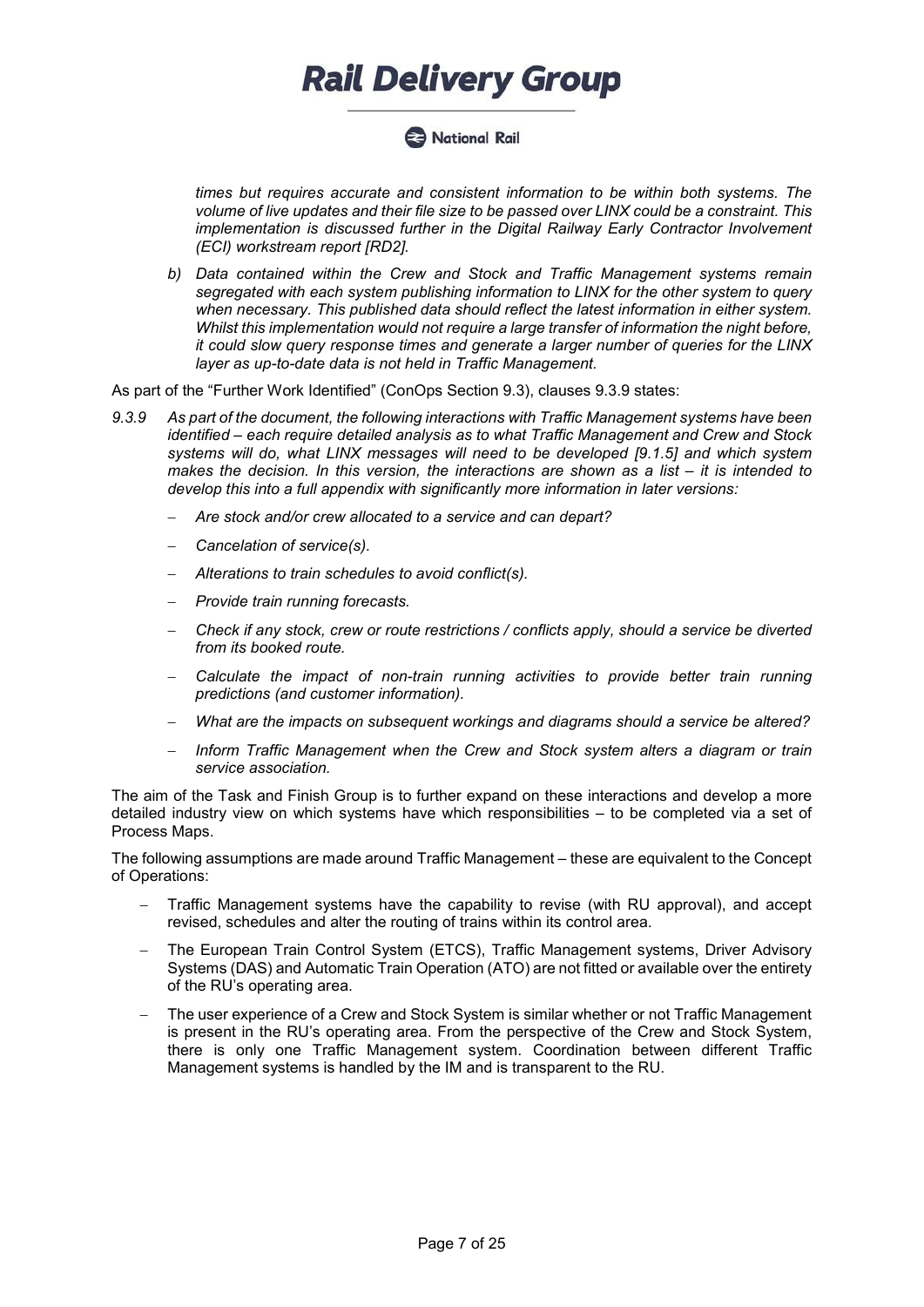#### National Rail

#### <span id="page-7-0"></span>**4.2 Approach:**

The list of interactions was reorganised into a set of scenarios with specific outcomes – it was agreed that the Process Maps should be able to describe how each of the outcomes could be achieved. For note, the scenarios are listed below.

#### *Are stock and/or crew allocated to a service and can depart?*

*1. Crew and Stock System informs Traffic Management that crew/stock are allocated*

#### *Provide train running forecasts.*

- *2. Forecast from Traffic Management / legacy system to Crew and Stock System.*
- *3. Forecast from Crew and Stock System (e.g. late running crew, 'impact of non-train running activities') to LINX and Traffic Management.*

#### *Cancelation of service(s) / path(s).*

- *4. Cancel / part-cancel a Service (RU Initiated)*
- *5. Cancel / part-cancel a Path (Signaller / Traffic Management Actioned)*

#### *Inform Traffic Management when Crew and Stock system alters an association / diagram.*

- *6. Change Service Association (assuming crew and stock are suitable for the new associations)*
- *7. Change crew association (assuming crew and stock are suitable for the new associations)*
- *8. Change stock association (assuming crew and stock are suitable for the new associations)*

#### *Path Changes*

*9.*

*a. Traffic Management slightly alters path (assuming no crew or stock impact or restrictions)*

#### *Check if any crew, stock or route restrictions / conflicts apply, should a service be diverted from its booked route.*

- *b. Divert a Path (Signaller / Traffic Management Initiated)*
- *10. Divert a Service (RU Initiated)*

However, between each of the scenarios, there was repetition – making the maps large, complex and difficult to follow. As a result, the maps were reorganised into 'Levels' with series of interrelated tasks forming part of each level – see diagram below. There are cross-references within the tasks/levels to avoid the repetition noted above.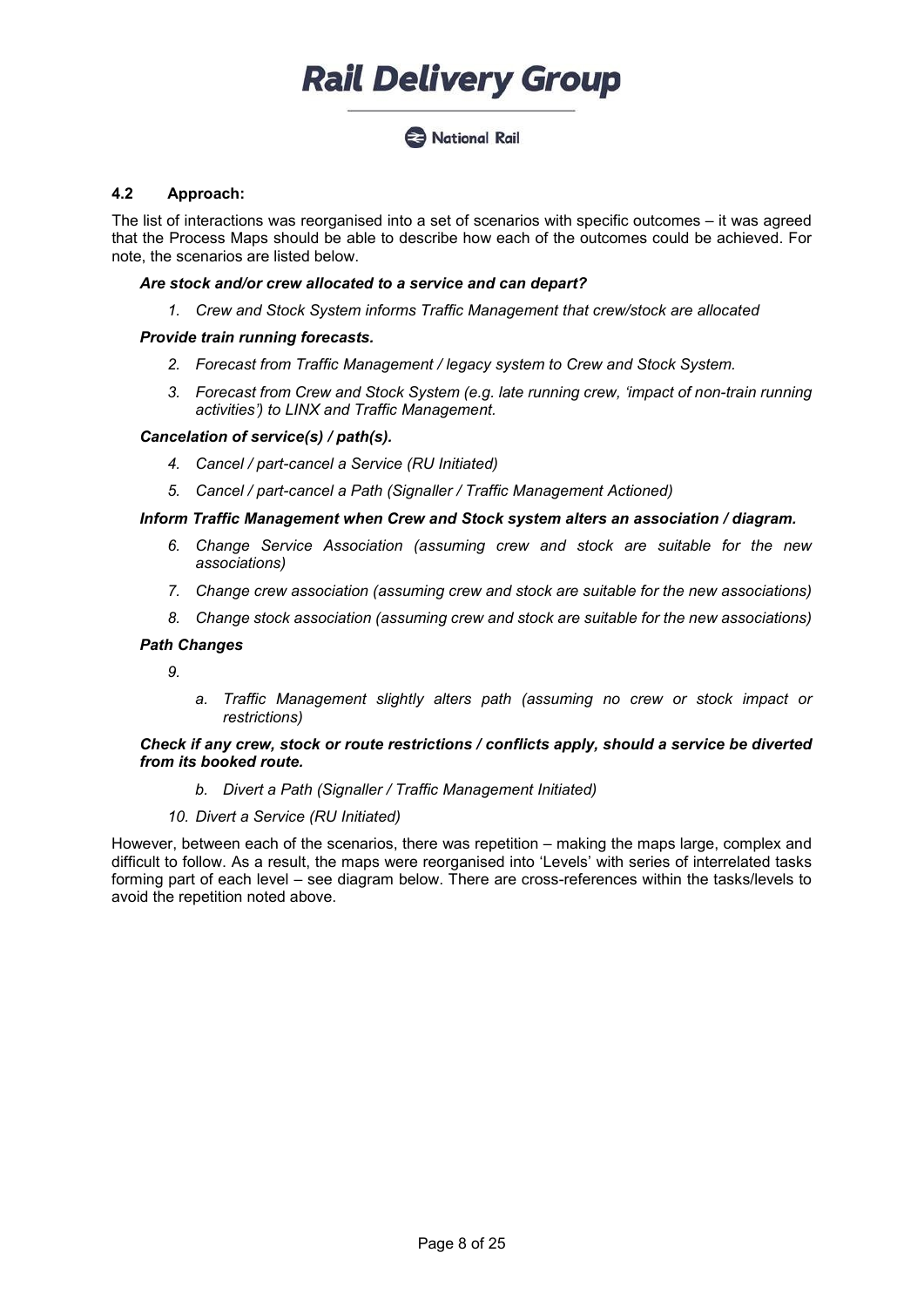**2** National Rail



#### <span id="page-8-0"></span>**4.3 Process Maps:**

The full set of 8 Process Maps are included in Appendix 1 of this document.

#### <span id="page-8-1"></span>**4.4 LINX Messages:**

The Process Maps detail where information/data is passed between different systems – where this is to be via LINX, an assessment has been carried out as to whether:

- − An existing message is already available in the LINX Service Catalogue.
- − An existing message is already available in the LINX Service Catalogue but requires alteration.
- − A message to fulfil this function is not available in the LINX Service Catalogue at this time. Where possible, nomenclature from the European Telematics Applications for Freight/Passenger Services Technical Specification for Interoperability (TAF TAP TSI) has been used to give an indication of the messages' content.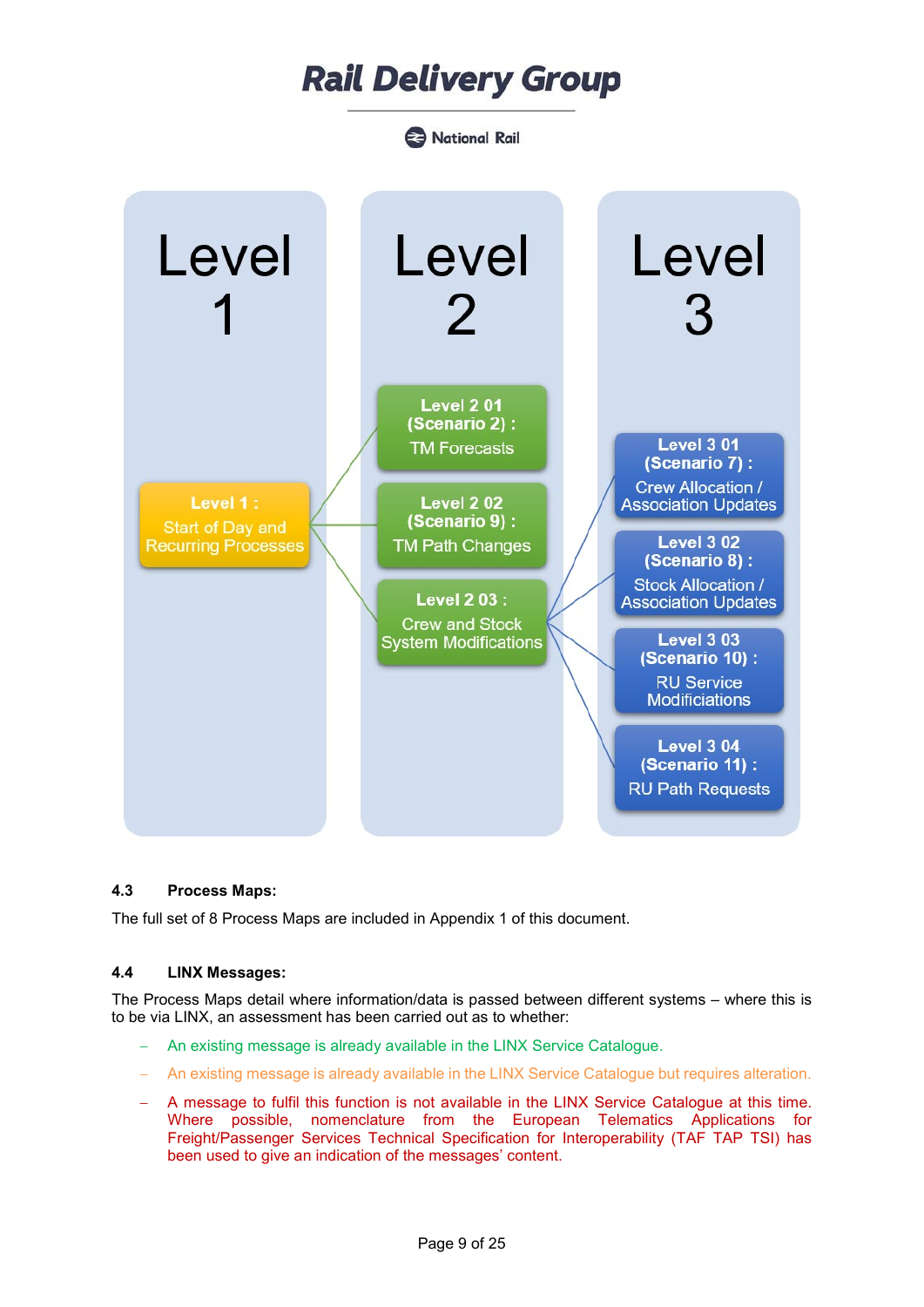#### National Rail

The Process Maps demonstrate that there are 28 messages required for the interactions between the two systems. The table below highlights the number of messages which fall into the categories listed above.

| <b>Message Availability</b>                     | <b>Number of Messages</b> |
|-------------------------------------------------|---------------------------|
| LINX message already available                  | 13                        |
| <b>Current LINX message requires alteration</b> |                           |
| New LINX message required                       | 13                        |

The following table lists of all the messages used in the Process Maps, grouped by message availability. The map in which the message is used is also included as well as: whether the message is subscribed to or published from the Crew and Stock System and the message maturity (as defined by Network Rail).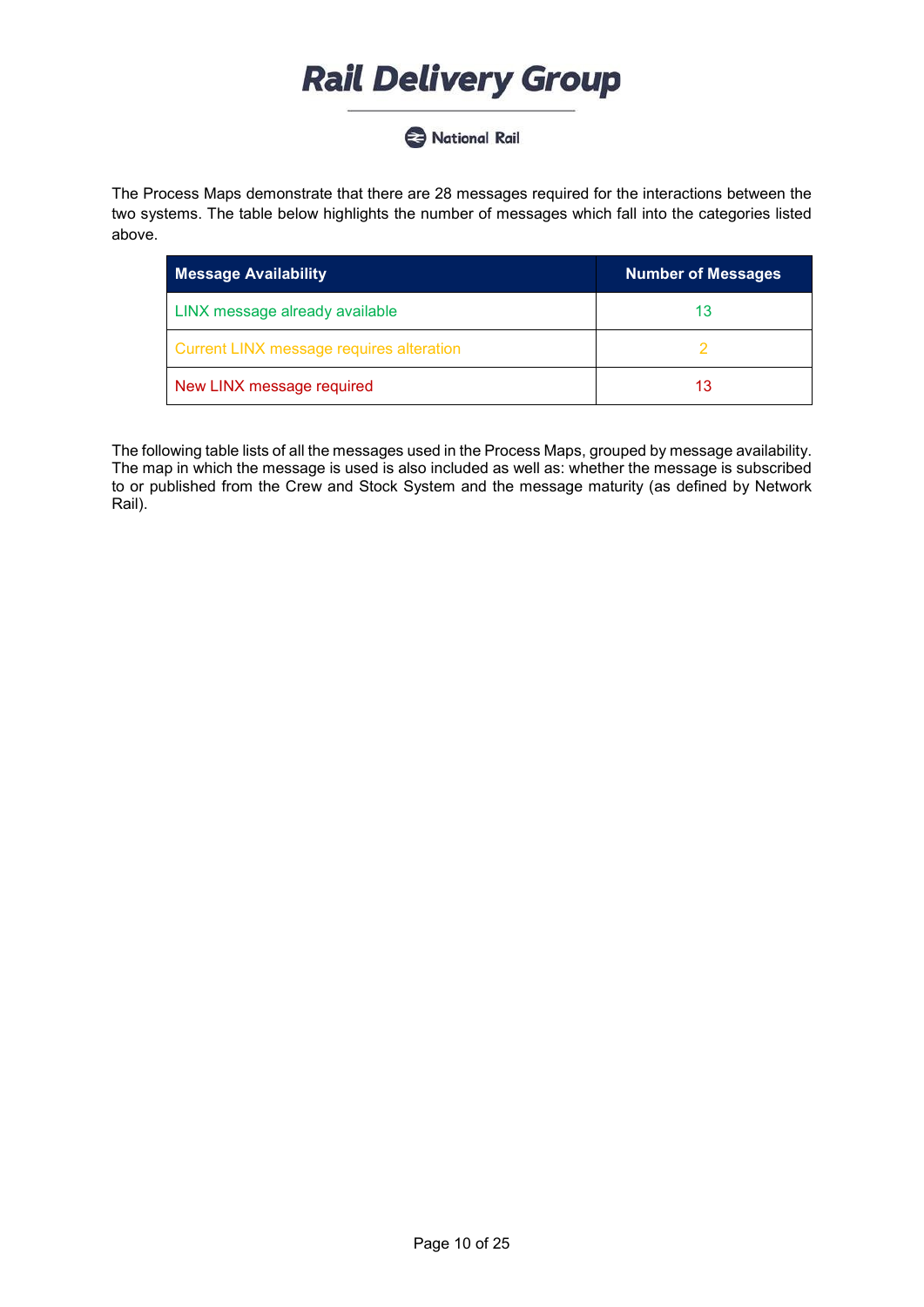National Rail

| <b>LINX MESSAGE</b>                                  | <b>PROCESS</b><br><b>MAP</b> | <b>C&amp;S PUBLISHES</b><br><b>OR SUBSCRIBES?</b> | <b>MATURITY</b>   | <b>COMMENT</b>                     |
|------------------------------------------------------|------------------------------|---------------------------------------------------|-------------------|------------------------------------|
| <b>LINX message already available</b>                |                              |                                                   |                   |                                    |
| TM Train Running Forecast                            | 201                          | <b>SUBSCRIBES</b>                                 | Built, not tested |                                    |
| <b>CS Train Running Forecast</b>                     | 201                          | <b>SUBSCRIBES</b>                                 | Live              |                                    |
| TM Train Running Information                         | 201                          | <b>SUBSCRIBES</b>                                 | Built, not tested |                                    |
| CS Train Running Information                         | 201                          | <b>SUBSCRIBES</b>                                 | Live              |                                    |
| <b>CS Train Activation</b>                           | 2.01                         | <b>SUBSCRIBES</b>                                 | Live              |                                    |
| TM Train Running Interruption                        | 201                          | <b>SUBSCRIBES</b>                                 | Built, not tested |                                    |
| TM Train Journey Modification                        | 202                          | <b>SUBSCRIBES</b>                                 | Live              |                                    |
| CS Train Journey Modification                        | 202                          | <b>SUBSCRIBES</b>                                 | Live              |                                    |
| TM Change of Track / Platform                        | 202                          | <b>SUBSCRIBES</b>                                 | Built, not tested |                                    |
| Passenger Train Allocation and Consist               | 302                          | <b>PUBLISHES</b>                                  | Built, not tested |                                    |
| <b>Freight Train Consist</b>                         | 302                          | <b>PUBLISHES</b>                                  | Live              |                                    |
| <b>TM VSTP Path Details</b>                          | Not shown                    | N/A                                               | Live              | Not shown, part of TM VSTP process |
| <b>CS VSTP Path Details</b>                          | Not shown                    | N/A                                               | Live              | Not shown, part of TM VSTP process |
| <b>Current LINX message requires alteration</b>      |                              |                                                   |                   |                                    |
| <b>Crew Allocation</b>                               | 301                          | <b>PUBLISHES</b>                                  | Built, not tested | Longer term aspiration             |
| Path Details [including Path Details : Modification] | 3 0 4                        | <b>PUBLISHES AND</b><br><b>SUBSCRIBES</b>         | Built, not tested | <b>Continued below</b>             |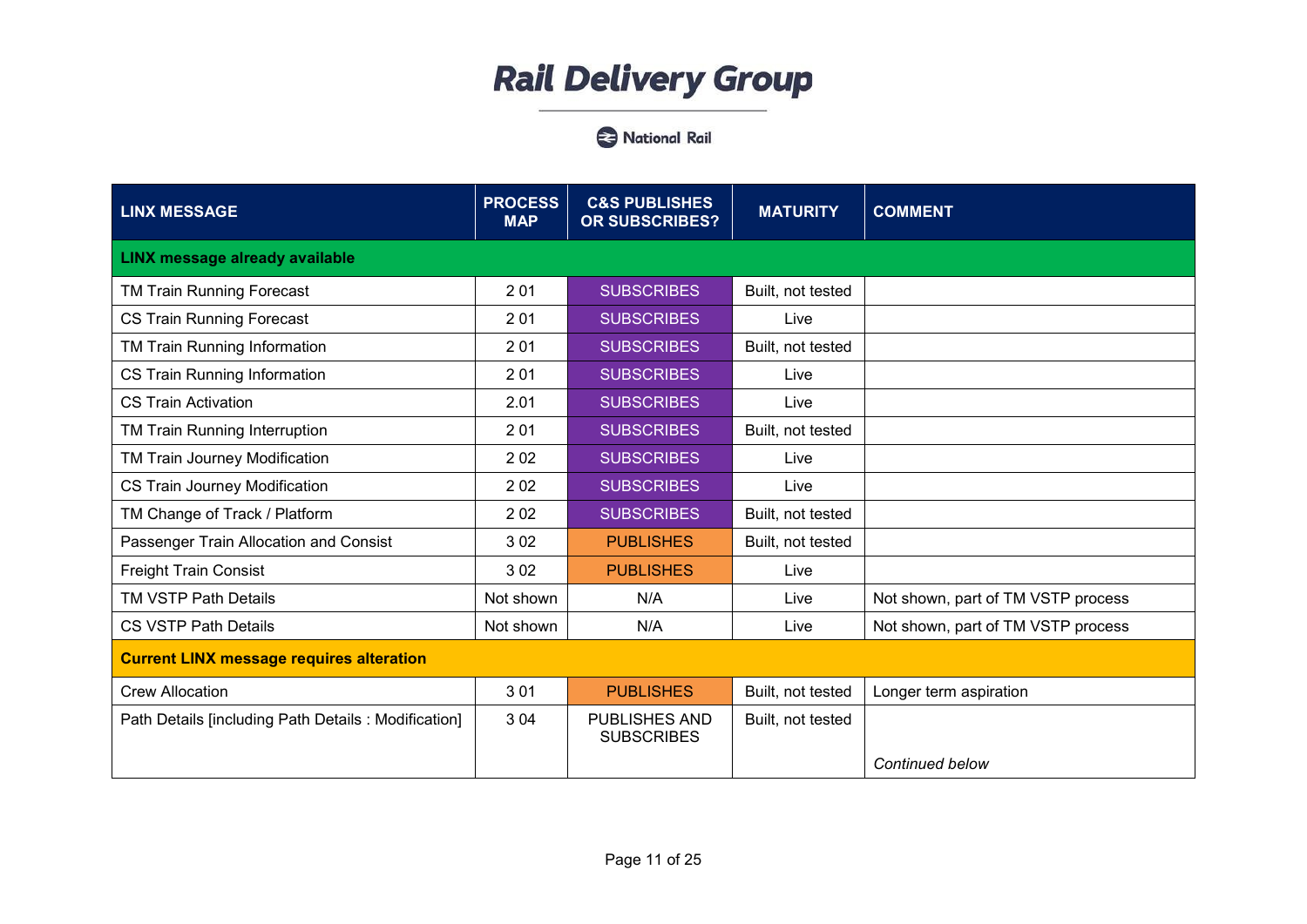National Rail

| <b>New LINX message required</b>            |            |                   |           |                                         |  |  |
|---------------------------------------------|------------|-------------------|-----------|-----------------------------------------|--|--|
| Train Ready to Go                           | 1 01, 3 03 | <b>PUBLISHES</b>  | Not built | 3 03 adds 'Train Ready Time'            |  |  |
| TM Path Request / Modification              | 202        | <b>SUBSCRIBES</b> | Not built |                                         |  |  |
| Path Accepted                               | 202        | <b>PUBLISHES</b>  | Not built |                                         |  |  |
| Path Rejected                               | 202        | <b>PUBLISHES</b>  | Not built |                                         |  |  |
| <b>Crew Shift Allocation</b>                | 301        | <b>PUBLISHES</b>  | Not built | Analogous to Crew Diagram - change name |  |  |
| (RU) Path Request: Modification             | 3 02, 3 04 | <b>PUBLISHES</b>  | Not built |                                         |  |  |
| <b>RU Train Running Interruption</b>        | 303        | <b>PUBLISHES</b>  | Not built |                                         |  |  |
| RU Train Journey Modification Request       | 303        | <b>PUBLISHES</b>  | Not built |                                         |  |  |
| RU Very Short-Term Plan (VSTP) Path Details | 3 0 4      | <b>PUBLISHES</b>  | Not built |                                         |  |  |
| Path Confirmed                              | 3 0 4      | <b>PUBLISHES</b>  | Not built |                                         |  |  |
| Path Confirmation Acknowledge               | 3 0 4      | <b>SUBSCRIBES</b> | Not built | May not be required                     |  |  |
| Path Details Refused                        | 3 0 4      | <b>PUBLISHES</b>  | Not built |                                         |  |  |
| Path Not Available                          | 3 0 4      | <b>SUBSCRIBES</b> | Not built |                                         |  |  |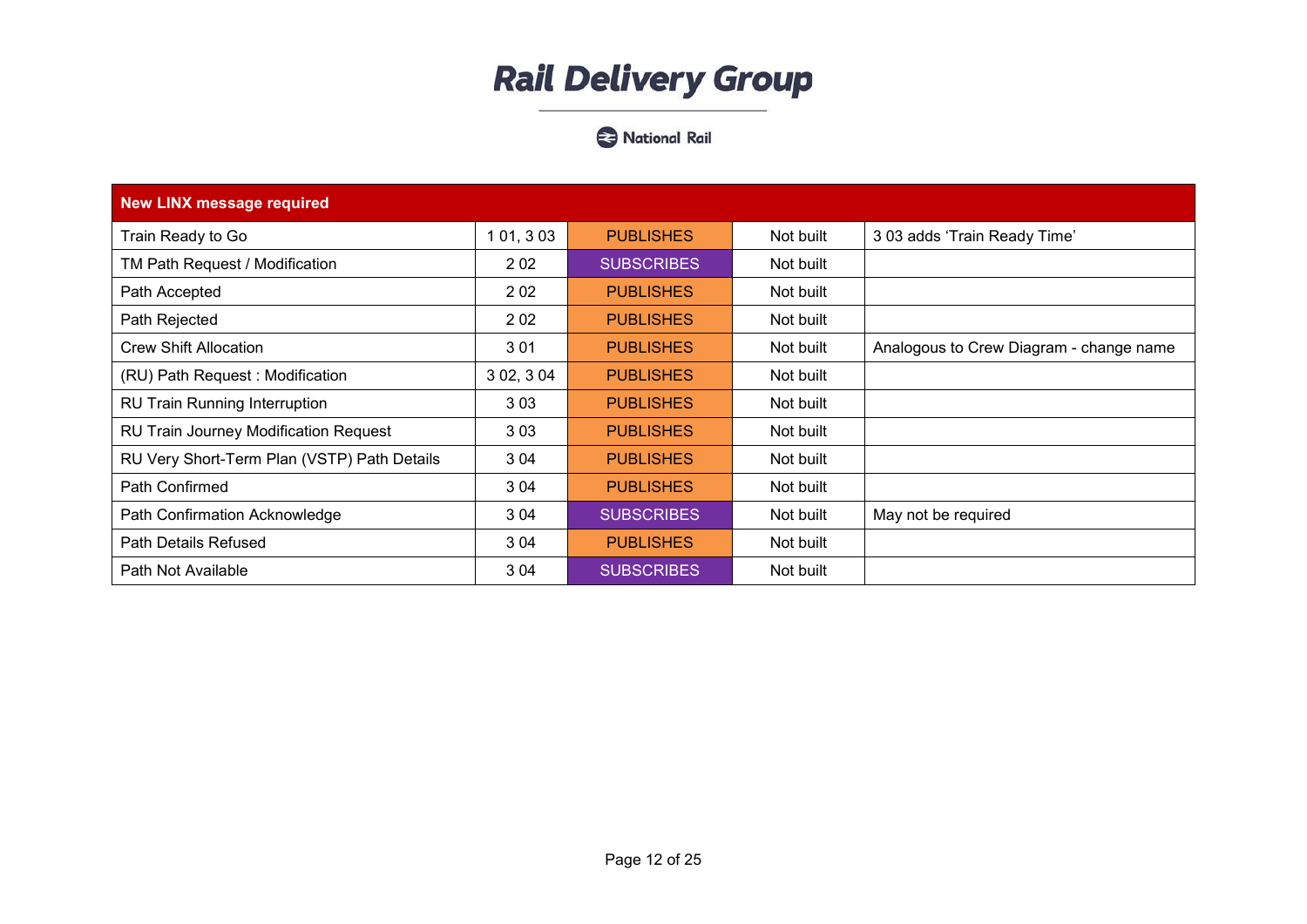**A** National Rail

Beyond these messages, further work is required around the exchange of data between the two systems (and LINX) at the start of the day of operation. As highlighted in Process Map 'Level 1', large volumes of information need to be exchanged between Traffic Management and Crew and Stock and vice versa – there needs to be consideration around how this is most efficiently done at a system deployment stage. Similarly, there is no current LINX message to pass Traffic Management's 'Current Plan' to other systems – a future methodology needs to be created/agreed.

Note also that there may be further LINX messages created that, whilst not required for direct communications between Traffic Management and Crew and Stock Systems, may be useful for Crew and Stock Systems to subscribe to (e.g. messages originating in the Possession Planning System, PPS). This is discussed in further detail in [Section 5.4](#page-17-0) but demonstrates that the above list of messages may be non-exhaustive in the long term and will need to be revisited at a later date.

As noted in [Section 4.1,](#page-5-2) it is assumed that from an RUs perspective, the boundaries between Traffic Management systems should be transparent. However, the exact methodology of how Traffic Management systems coordinate is not mature at this time. This has become a concern for RUs crossing multiple Traffic Management boundaries, particularly as these boundaries do not align to timetabled services (they are geographic in nature). This report highlights this as a risk and will become increasingly important as further Traffic Management and Crew and Stock Systems near deployment – a National Planning Layer may be required in the group's opinion.

It should also be noted that the set of messages described are specifically tailored to Network Rail's LINX layer. Other Infrastructure Managers may choose to use a different set of messages or rely direct system-to-system communications.

#### **Key Finding:**

Should this be the case, it is recommended that other IMs follow a similar approach (in relation to what data goes to which system) to ensure a level to consistency for RUs. It is recognised that coordination between different IMs may be a future risk to Traffic Management and Crew and Stock System deployments and may require future work – however, GB coordination via an industry standard(s) and European coordination via the Telematics Applications for Passengers and Freight Technical Specification for Interoperability (TAP TAF TSI) could mitigate this.

Findings and Future Actions / Risks are noted in [Sections](#page-21-0) 7 and [8](#page-21-1) respectively.

### <span id="page-12-0"></span>**5 Interactions with Other Systems:**

#### <span id="page-12-1"></span>**5.1 Rationale:**

The Concept of Operations deliberately excluded interactions with the European Train Control System (ETCS), Driver Advisory Systems (DAS), Connected Driver Advisory Systems (C-DAS) and Incident Management Systems (IMS) from the document scope. Clause 9.3.6 (in 'Further Work Identified') notes that more work is required around the interaction with ETCS and DAS – see below.

*9.3.6 Details of how Crew and Stock data is communicated to and used by ETCS and DAS, including C-DAS, will need to be examined [9.1.7].* 

The specific constraints around ETCS and DAS are described in Clause 9.1.7:

- *9.1.7 Crew and Stock data may be used to provide information to both ETCS on-board systems and DAS (including connected DAS [C-DAS] systems).* 
	- − *ETCS on-board systems may use Crew and Stock data to minimise the amount of data entry required by the driver – in line with the Operational Concept for ERTMS. It could also*  be used for the ETCS in-built DAS system. It is unknown how the ETCS on-board will *receive any information from the Crew and Stock system and what safety or performance implications there may be for ETCS being reliant on an external system. Considering the safety critical nature of ETCS, identifying how the two systems could interact may be a*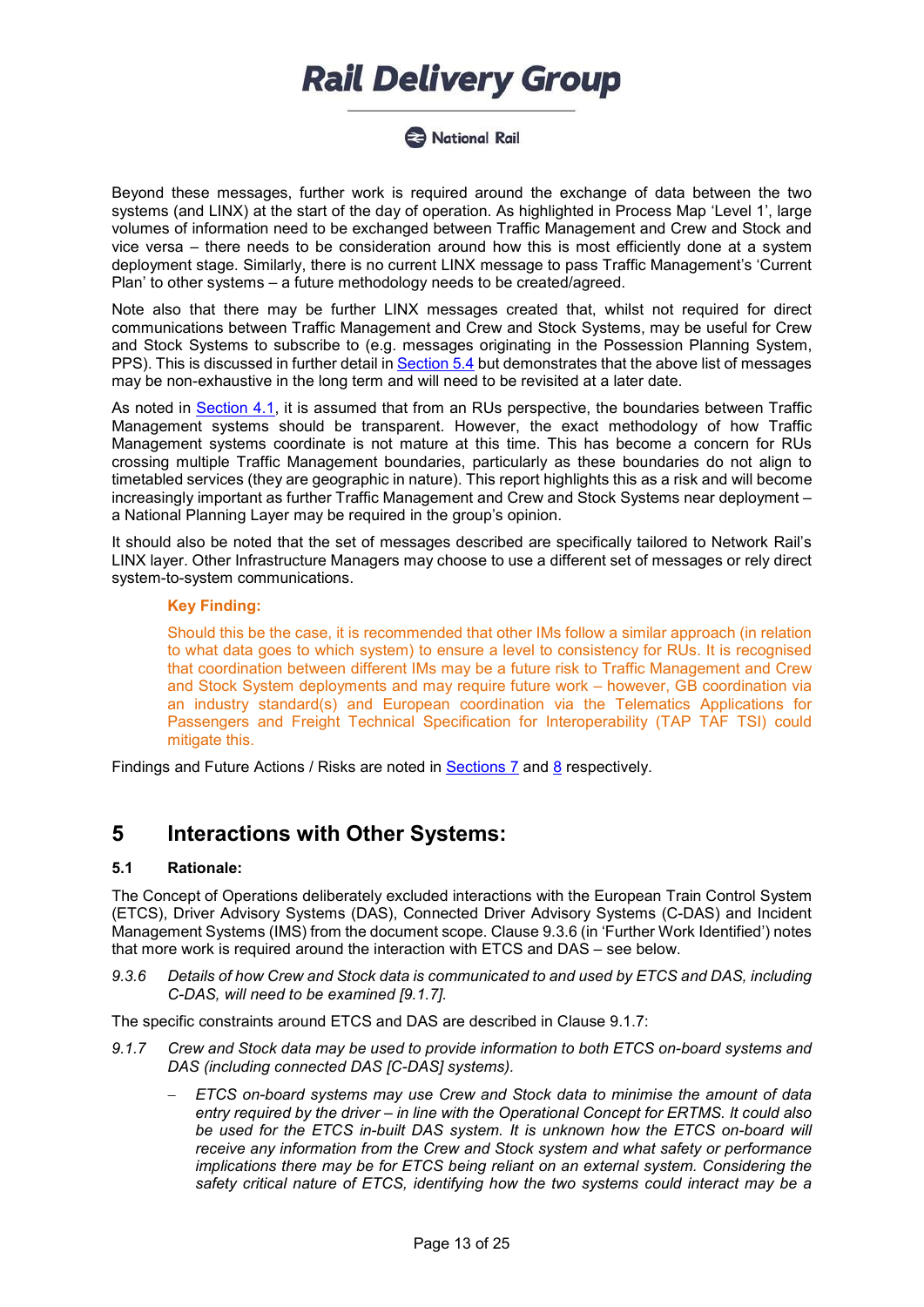National Rail

*substantial amount of work and thus the specifics of their interaction are considered out of the scope for this document.* 

- − *DAS implementations, which do not receive live updates during journeys (Standalone or Networked DAS), may require the Crew and Stock system to be connected to the RU's trackside DAS system. The Crew and Stock data could be used by DAS to provide more up to date information and decrease the amount of data entry for the driver. It may also decrease the number of manual updates that need to be entered into the RU trackside DAS system when plans change. It is unknown how the Crew and Stock system and RU DAS trackside may be connected and is likely to be supplier dependant.*
- − *Connected DAS (C-DAS), which is provided with live schedule updates from Traffic Management (via LINX, the IM and RU DAS trackside) may also make use of the Crew and Stock data. At the time of writing, it is unknown whether the data should be provided via LINX or whether the Crew and Stock system is connected directly to the RU DAS trackside (as per above), although the former seems most likely. Again, this is likely to be supplier dependant but may require further work. Schedule updates from Traffic Management could also be passed from LINX to the C-DAS RU trackside via the C-DAS IM trackside or via the Crew and Stock system (if the direct connection is provided). This may pose a risk if the systems do not hold corresponding information (e.g. one system updates the schedule information more quickly than the other).*

During the writing of the Concept of Operations, the exact functionalities of IMSs were not clear and because of this, interactions were excluded from scope. With functionalities now slightly clearer and the interactions between TM and IMS now being considered, it is possible to now consider what benefits IMSs could bring to Crew and Stock Systems.

#### <span id="page-13-0"></span>**5.2 ETCS:**

During the Start of Mission setup for ETCS, the driver is required to enter information about the train. For passenger trains, this is based on 'Gamma' models where pre-set braking characteristics are already pre-programmed into the train – the driver needs to select the correct train formation from the pre-defined list. For freight locomotives, further details need to be entered around the formation of the train, weights etc. which can take time to complete. The characteristics entered affect how the ETCS on-board calculates the safety critical braking curves for the train.

The Crew and Stock System could provide some of the information that is required by the ETCS onboard, particularly as it knows the unit allocated to the service. This could eliminate some data entry by the driver – becoming more of a data validation process. However, there are constraints on this:

- The ETCS on-board uses the GSM-R radio to communicate to off-board systems (e.g. the Radio Block Centre, RBC) – the Crew and Stock System would likely have to provide the data to the on-board via the GSM-R network. However, to provide this information to the train, the train must first be registered with the GSM-R network so that the system knows which train specific information to pass across. When using ETCS, to complete the registration process, the train specific information would have already been entered. It would be difficult to pass the information beforehand.
- For fixed formation passenger trains (using the Gamma models), the amount of time saved would be minimal. Similarly, there may be safety implications of the driver just accepting what the Crew and Stock system may have passed across rather than considering what the formation of the train is via the pre-defined options.
- As ETCS is a Safety Integrity Level 4 (SIL4) system, a similar standard may be expected of the Crew and Stock System. An increase in safety level would likely increase the cost of Crew and Stock Systems – for the advantages presented, it is unlikely there would be a business case for this.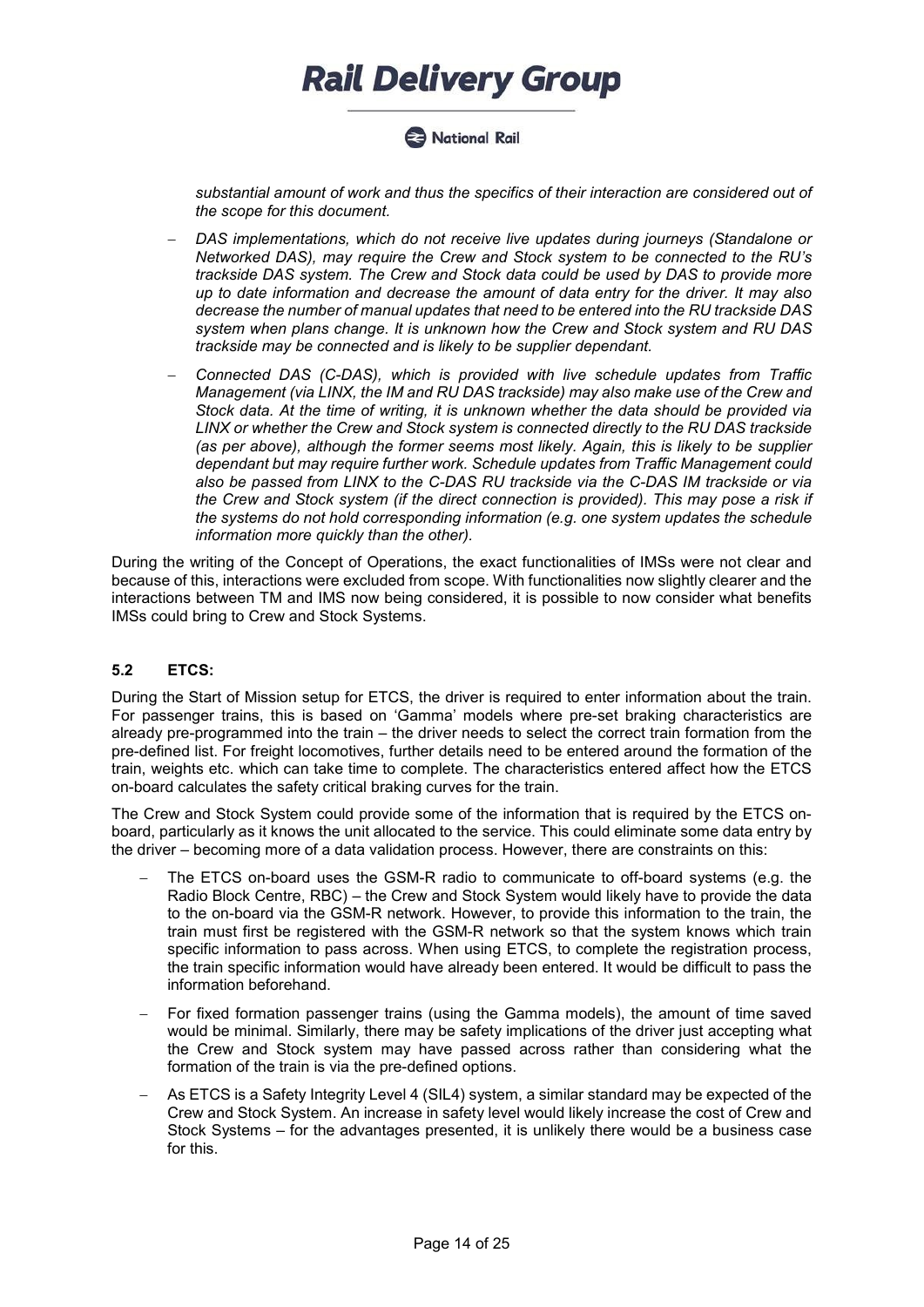**2** National Rail

Considering these constraints, developing direct links between ETCS and Crew and Stock Systems is currently not recommended for further investigation at this time.

However, more recent baselines of ETCS have a set of interfaces specified to Automatic Train Operation (ATO) systems (both on-board and trackside) which can pass information to the train. The ATO system receives schedule information from Traffic Management, with the specifics of this interface specified at a European level. Further consideration is given to this interface in Section 5.3 under Interoperable C-DAS.

#### <span id="page-14-0"></span>**5.3 Driver Advisory Systems:**

As part of this section, there are 4 different types of Driver Advisory Systems (DAS) considered. For clarity, each are defined briefly below:

- **Standalone-DAS (DAS or S-DAS):** timetable information is downloaded to the train at or prior to journey start. It remains static for the entire journey, not receiving any updates once the journey has started. Should the train be delayed, or route changed, most advisory information is no longer useful to the driver.
- **Networked-DAS (N-DAS):** capable of communicating with one or more RU control systems, thus enabling provision of data to the train, including updates for schedule or routing information. This may not be communicated to the train in near real time.
- − **Connected-DAS (C-DAS):** provision of information updates to trains in near real time, currently conceptualised to be from Traffic Management systems. C-DAS also offers the potential for the control system to use data received from trains to inform regulation decisions (e.g. location data). Note that outside of Traffic Management areas of control, the system reverts to S-DAS style of operation (no further updates are received).
- Interoperable C-DAS: the provision of C-DAS functionality via an Automatic Train Operation (ATO) over ETCS system. The requirements and architecture are defined in the relevant European Technical Standards for Interoperability, currently under development.

As noted in [Section 5.1](#page-12-1) (Rationale), S-DAS and N-DAS implementations can have data provided by existing RU systems. A possible implementation is to connect a Crew and Stock System directly to the RU DAS Trackside (which then feeds the on-train unit (DAS On-board)). N-DAS may benefit from this setup as the Crew and Stock System can provide updated schedules to the train as the RU makes alterations to its own services (without Traffic Management). Specific instances could be: additional stop orders, not to stop orders, part-cancellations and operational re-timings (that are within the gift of the RU). The group notes that for single train operator areas with no ETCS or Traffic Management, the deployment of N-DAS with a Crew and Stock System has benefits akin to a full C-DAS implementation.

However, should there be either; multiple train operators, ETCS or Traffic Management, it is more difficult for N-DAS (and S-DAS) to be effective. In single train operator areas, the operator can clearly see where there would be conflicts with other services as they are their own services. The RU can then choose to alter particular operational schedules to prioritise a certain train over another, for example, which would then be pushed to the N-DAS screen in front of the driver. Where there are multiple train operators over the same infrastructure, the IM, as the arbitrator of paths on the network, would decide how schedules could be altered and the RU (within the Crew and Stock System) would have limited control of this.

Under C-DAS implementations, schedules decisions made by the IM via a Traffic Management system are directly passed to the RU DAS Trackside and Crew and Stock System via LINX (rather than the Crew and Stock System feeding DAS). This leads to a juxtaposition where S-DAS and N-DAS are reliant on the Crew and Stock System yet C-DAS is not. The group considered two possible architectures for the setup of C-DAS systems – shown in the diagrams below. Figure 1 depicts each of the systems connected via LINX and the RU DAS trackside is able to access information via either system. Figure 2 describes a more linear flow of information where information to the RU DAS trackside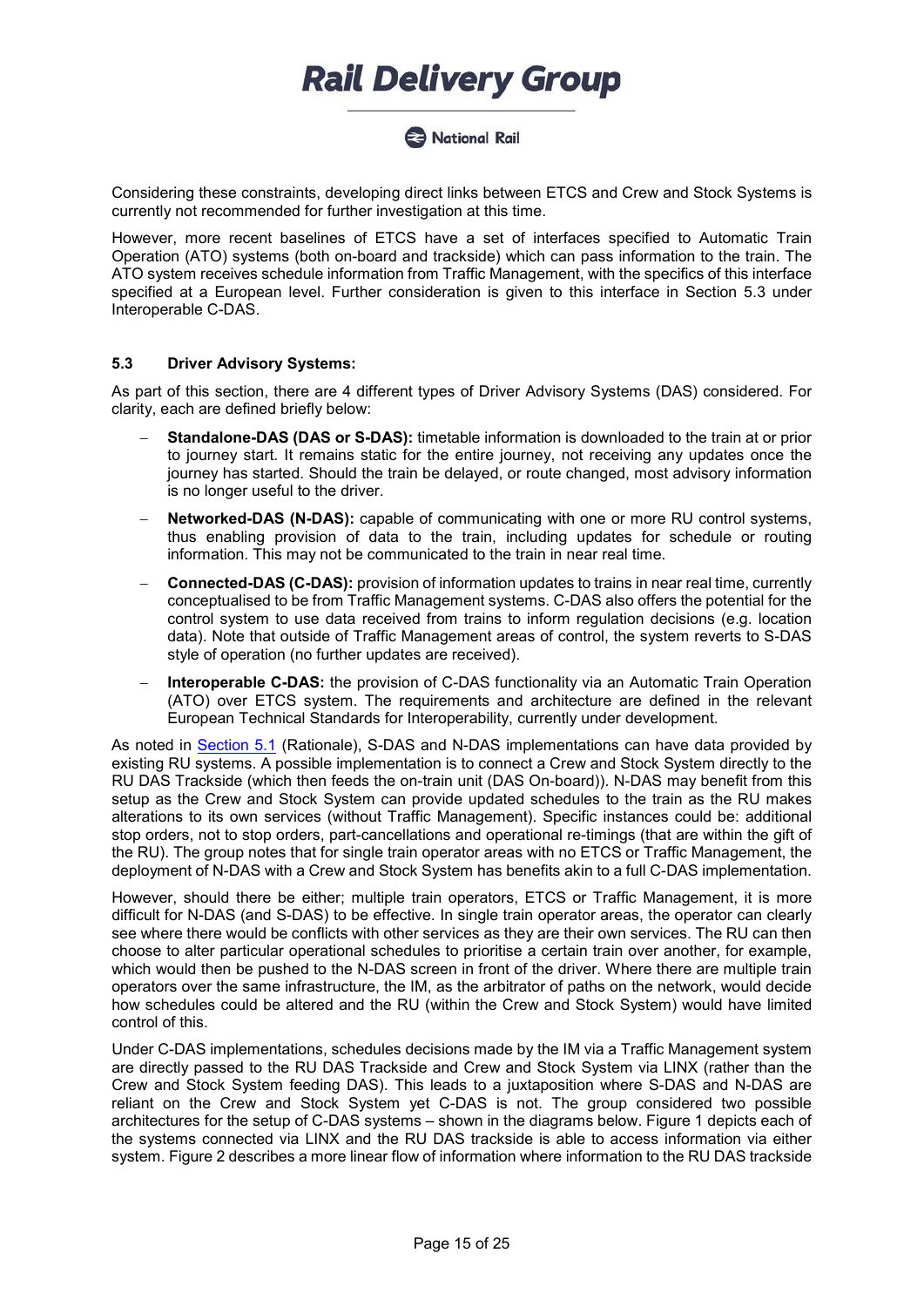**2** National Rail

only comes from the Crew and Stock System, although this may have received its information from Traffic Management via LINX.



The group acknowledged that the Figure 2 architecture would keep the consistency with S-DAS and N-DAS implementations with the Crew and Stock System being the only source of information for the RU DAS trackside. However, the Figure 1 architecture would provide more flexibility with the RU free to decide which system it wanted to feed information to the RU DAS Trackside (by subscribing or not subscribing to certain LINX messages). It may also allow a form of redundancy or cross-checking should one of the systems have a fault/connection issue.

Both architectures have the Crew and Stock System connected to the RU DAS trackside and would allow the RU to develop further functionalities and interactions between the two systems. For example, the on-board DAS screen could be used to transmit: some operational messages to the driver, performance and delay attribution information, driver acknowledgement messages and GPS information.

#### **Key Finding:**

It is the opinion of the group that the Figure 1 architecture should be the industry position on C-DAS implementations. This is also consistent with Digital Railway's strategies for C-DAS architecture.

For areas where Traffic Management is not yet available, the group also recommend that any DAS system procured should be 'LINX message ready' to ease any transition from S-DAS or N-DAS (fed by Crew and Stock Systems) to C-DAS (partially fed by Traffic Management) – as the LINX messages would be the same.

Interoperable C-DAS requires a slightly different architecture as the C-DAS functionality is provided as part of the on-board ATO system (which is also linked to the ETCS on-board). As such, rather than the RU DAS trackside exchanging data with the RU DAS on-board, it communicates directly with the ATO system. DAS information can then be displayed on the ETCS DMI (Driver Machine Interface) where required, noting that DAS information is generally not displayed when ATO is engaged.

The European specifications for ETCS have widened to include the interfaces between ETCS, the ATO system (on-board and trackside) and Traffic Management (described as TMS in this section). The diagram below notes the various interfaces between the systems and the ETCS subsets that define the specification. Of particular interest is Subset-131 – the interface between Traffic Management and the ATO trackside.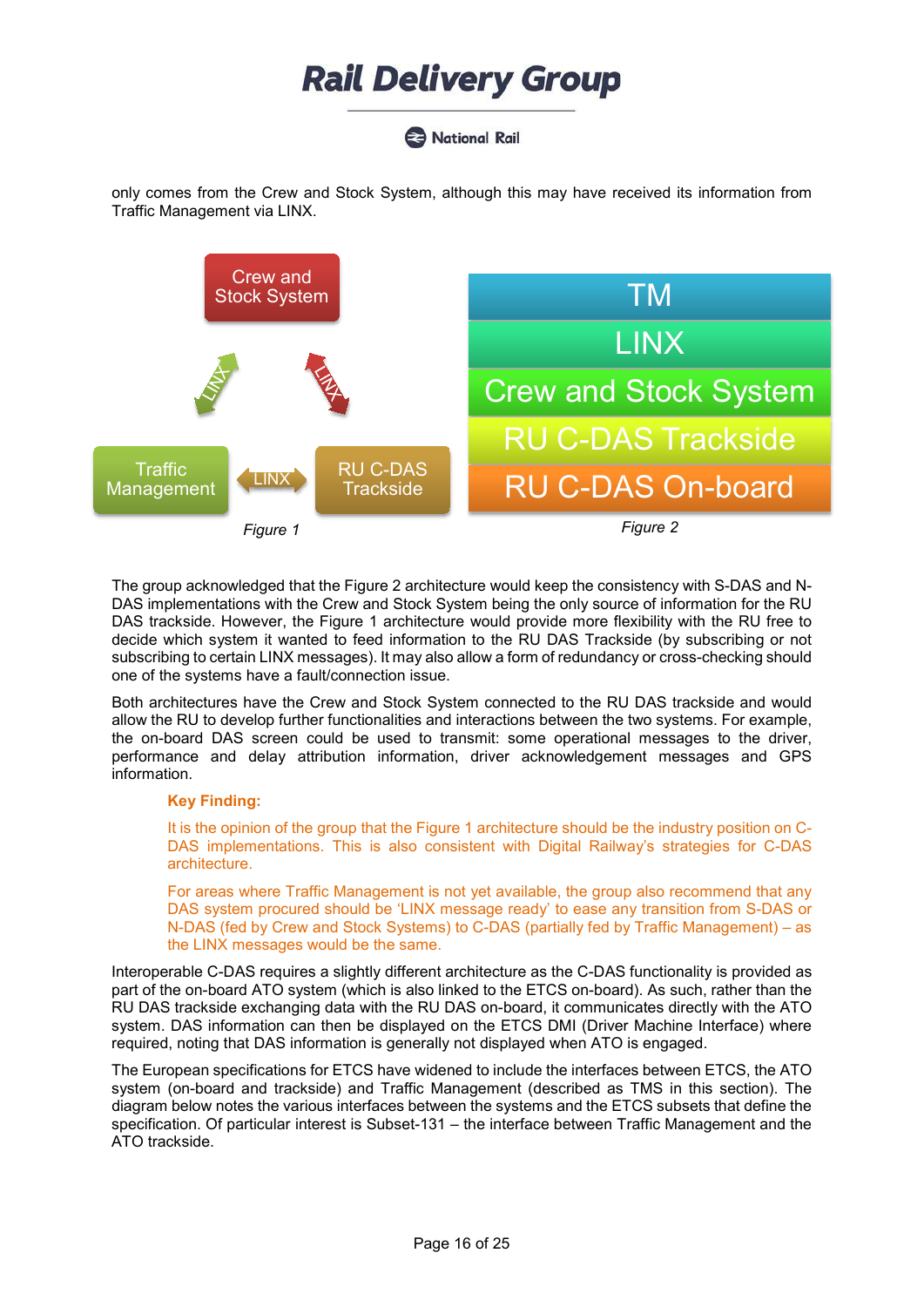

*Figure 3: ETCS and ATO connections (with TSI subset numbers included where the system or interface is defined). Courtesy of Shift2Rail. Key Mgt = Key Management. DMI = Driver Machine Interface. ORD = On-board Recording Unit. TMS = Traffic Management System.* 

In this configuration, Traffic Management is only providing the schedule information directly to the ATO Trackside – at time of writing, it is unknown if it is intended to pass this information via LINX. Whilst a Crew and Stock system could provide schedule information to the ATO system (imitating Traffic Management), it appears likely that at an area with ETCS fitted would also have Traffic Management also installed – aligning with current GB policy.

The ATO on-board would be aware of what the train configuration is and as such could populate some of the ETCS 'start of mission' information itself (e.g. how long is the train etc.). If so, this reinforces the finding in [Section 5.2](#page-13-0) to not pursue a direct link between Crew and Stock Systems and ETCS – the ATO system can populate the information instead. This does raise the question of whether there would be benefit in connecting ATO to the Crew and Stock System – however, due to time constraints, this was not considered by the group and may form part of future work.

#### **Key Finding:**

Critical to the deployment of several digital systems, including DAS, ATO, ETCS, Traffic Management and Crew and Stock Systems, is a National Infrastructure Model which is easily accessible to IMs and RUs. Each of the systems are reliant on consistent spatial and geographic information and as deployments of the systems draws closer, there is a pressing need for this model to be available in the short-term.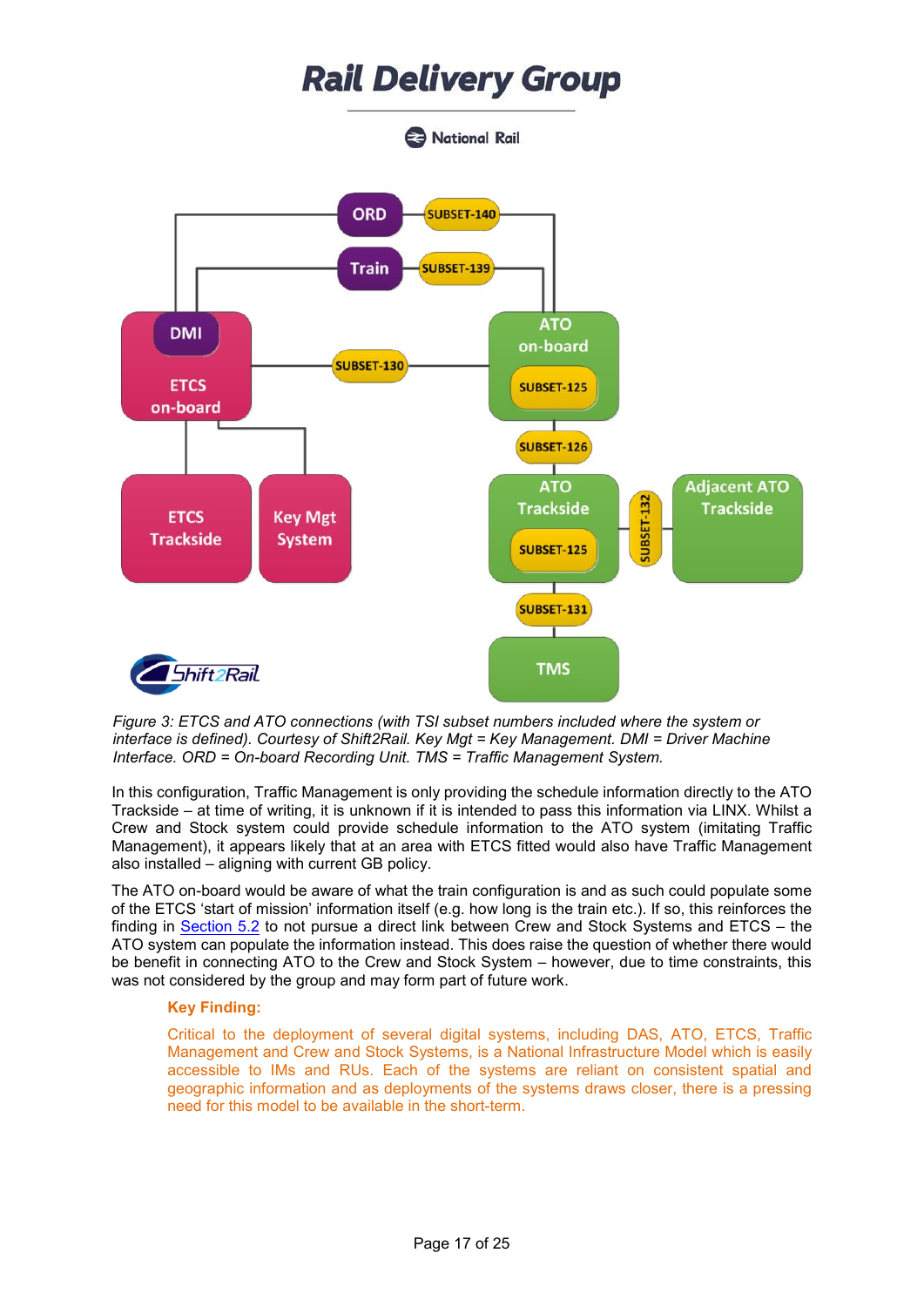#### **2** National Rail

#### <span id="page-17-0"></span>**5.4 Incident Management Systems (IMS):**

Network Rail have highlighted that the Incident Management Systems (IMS) they are procuring nationally has the following elements:

- Integrates functions currently performed by disparate / isolated existing systems into a single efficient interface.
- Provides much richer data to improve quality of decision and workflow support for Incident Controllers and response staff on the ground. Includes the use of GPS data and visualisation.
- − Automates logging and communication processes, removing duplication, non-value adding admin tasks and speeding up initial stages of responding to an incident.
- − Provides a more accurate 'Common Operational Picture' to all stakeholders, both in real-time and post-incident for analysis and learning. Provides estimates on incident durations based on previous similar situations.
- − Delivers a strategic platform that can be rolled out nationally.

Whilst the system would mostly interface with other Network Rail systems (including Traffic Management), the group considered whether there is information that the system could usefully provide to Crew and Stock Systems.

IMS could provide information around positions/extent of line blocks, possessions etc. as well as predicted timescales for blockages/incidents, however, the consensus of the Task and Finish Group is that the Crew and Stock System should take this information from the Traffic Management system. It is planned for Traffic Management to publish LINX messages regarding:

- Emergency and Temporary Speed Restrictions
- − Asset Status
- Emergency Possessions
- − Possessions (Actuals)

Should the Crew and Stock System subscribe to these messages from Traffic Management, the RU can plan to the same spatial and temporal extent as the IM – whilst also being further aware of forthcoming possessions when planning trains (e.g. VSTPs around possessions). For areas which are not covered by Traffic Management systems, the RU could decide to subscribe to the IMS LINX messages directly – however, the national position would be to receive the information via Traffic Management.

It is noted that at the time of writing, only one area of Network Rail's infrastructure is trialling an IMS system developed by one specific supplier – any national rollout of IMSs is still to be defined. Similarly, the content above only considers interactions with Network Rail systems – other infrastructure managers may choose to develop and manage IMSs in a different manner.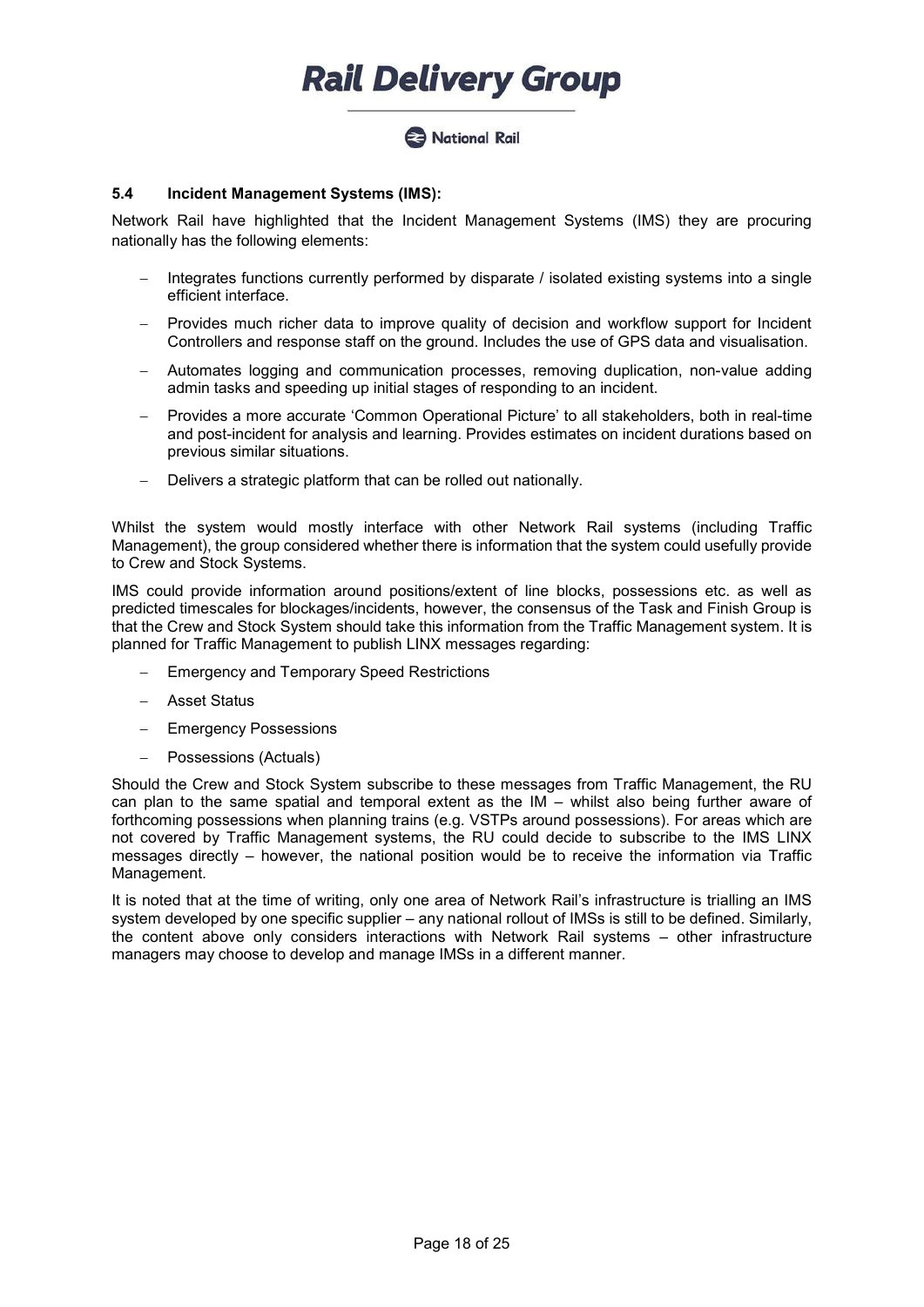**2** National Rail

### <span id="page-18-0"></span>**6 Legacy File and Data Formats:**

#### <span id="page-18-1"></span>**6.1 Format Changes:**

The Concept of Operations highlights the following regarding legacy file and data formats:

*9.1.12 Current industry procedures and data transfers between the RU and IM are reliant on legacy file formats – for instance, the transfer of timetable and schedule data. Allowances need to be made for new file formats or the current standard modernised. This may require defining a new, industry agreed file format based on what the RU can provide and the IM requires. Support must also be given to new or impending standards or information, such as ETCS compliant driver and service IDs.*

From the conclusions drawn in this report, work may be required to understand if current file formats can accommodate what we may require of them in the future – if the changes are small, it may be cost effective to utilise an adapted legacy format.

However, it is the opinion of the group that the industry needs to focus on moving to new formats rather than trying to improve old ones. The new formats should be extensible and self-describing (e.g. XML [Extensible Markup Language], JSON [JavaScript Object Notation] or APIs [Application Programming Interfaces]), allowing maximum flexibility and the possibility to add additional information to the format at a later date. LINX itself uses XML, including for messages between itself and systems such as TRUST, and has become a widely used format in many IT applications and other industries beyond rail.

The group agreed that there should be a standard set of formats set out at a national level for the data transfer between Crew and Stock Systems and Traffic Management with:

- an appropriate change control process that is not overly bureaucratic and not expensive or time consuming to make changes / additions – to encourage innovation.
- a definition of minimum information to be shared between IMs and RUs this report helps define the initial stages of this.
- a definition of minimum data to be included within each message(s).

This benefits the industry as each RU and IM are working to the same set of standards and each have the same expectation of each other. Any costs for the development of new messages can be shared and reduced via economies of scale.

These findings also align with the [Joint Rail Data Action Plan](https://assets.publishing.service.gov.uk/government/uploads/system/uploads/attachment_data/file/733043/joint-rail-data-action-plan-2018.pdf) published by Government in 2018 for a "data enabled transport system" focussed around subjects such as "data transparency, data use and access, data standards and quality". As part of this, it is intended to:

- − Agree a definition of commercially sensitive data which will not be made available via open data sources.
- Define which systems hold which data (Data Catalogue) including a list of all rail datasets and information assets and systems as well as owners and licencing information. To support this, "Network Rail, RDG and the RSSB will create a 'single point of entry' for Rail Delivery Group's and Network Rail's Open Data Portals".
- Develop a common data model and architecture for the UK railway. This is to address the lack of clarity in the industry around which data publishing standards should be adopted, particularly around standards that support multi-modal journey planning.

The action plan also notes several of the constraints highlighted within this report – for instance, "the industry is littered with legacy rail systems which are locked down, due to the age, functionality or costs associated with suppliers updating systems to export data files".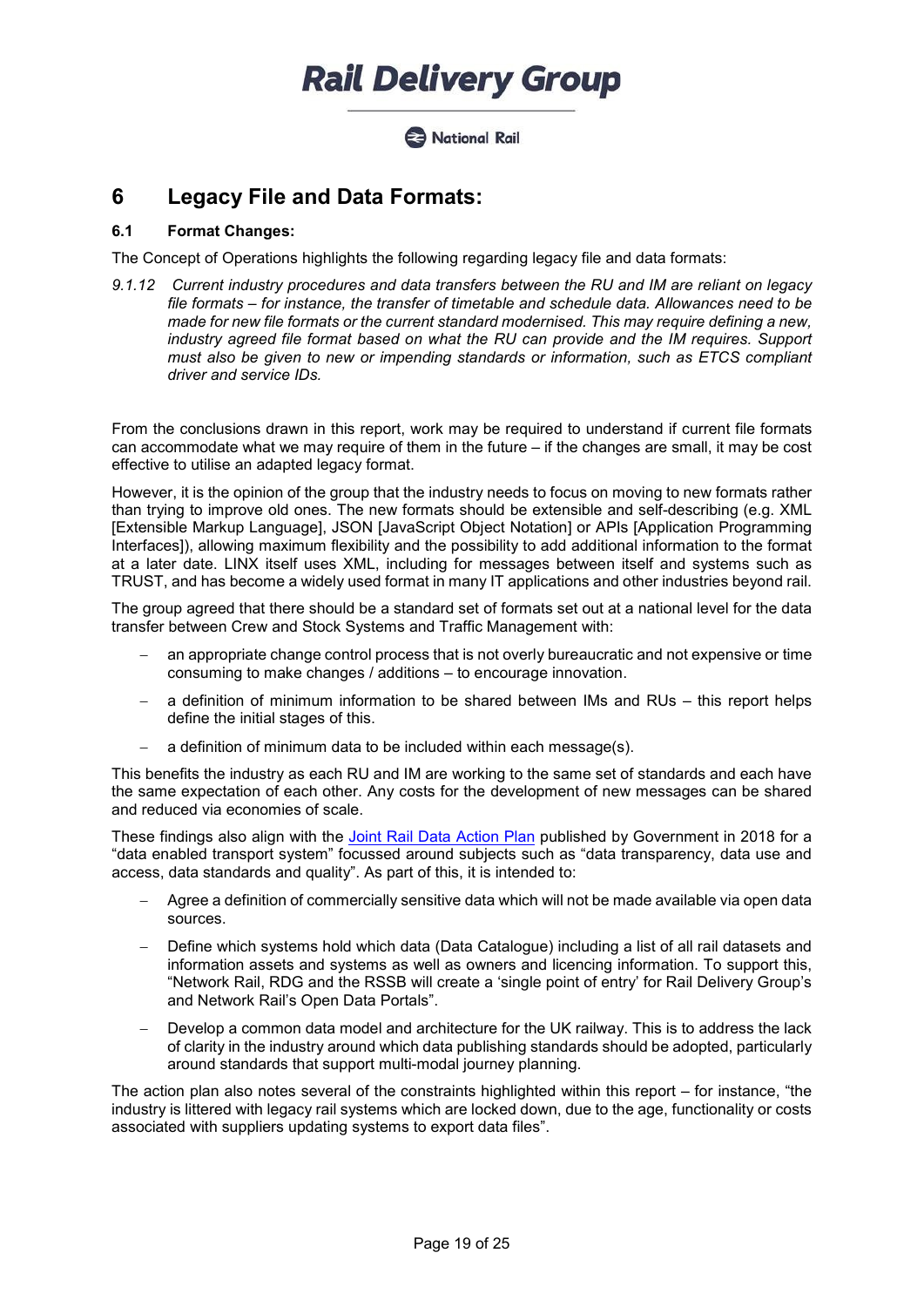**2** National Rail

The Task and Finish Group recommends that RDG and group members further engage with the Joint Rail Data Action Plan Taskforce and the RSSB's Data and Information System Interface Committee (DISIC) to:

- − highlight the work undertaken on Crew and Stock Systems to date,
- consider where there is cross-over and alignment,
- − contribute to the Taskforce outputs, where appropriate, including supporting the migration to more modern file and data formats.

From a LINX perspective, whilst the findings in this report describe the kinds of LINX messages that may be required, a more detailed analysis is required to determine, for example, message 'payloads' and the amount of information to be passed across. The Concept of Operations can be used to determine what information is held by the Crew and Stock System and it may be a simple initial exercise to highlight which information it would be useful for the RU to publish to LINX (and similarly what Traffic Management would need to subscribe to). This could form the basis of potential messages. Fundamentally, information most useful to Traffic Management concerns: associations, restrictions/delays and RU requests to alter a service. Information needed around crew and stock is limited, although this may change in the longer term.

Until new formats are introduced, legacy file and data formats will still need to be supported, maintained and available until a point when the industry no longer requires them. As an interim solution, it may be possible to continue using the legacy format(s) but also provide a secondary file/data packet to enrich the original information. For instance, the Common Interface File (CIF) containing the agreed timetable could be enriched with another file when imported into the Crew and Stock system to add information that is currently not supported in the CIF itself. In the medium to long term, a national strategy for migration away from legacy formats will likely be required – a first stage of this activity would be to determine which specific formats to target. Ownership of this may fall to the Data and Information Systems Interface Committee (DI-SIC) or Joint Rail Data Action Plan Taskforce, although this has not been fully studied at time of writing. This will be discussed during engagement with the groups (noted above).

#### <span id="page-19-0"></span>**6.2 Crew and Stock System Uptake:**

To be able to utilise newer formats and provide information that LINX / Traffic Management requires to enable wider benefits to the industry, there must first be uptake of Crew and Stock Systems amongst RUs. Whilst the Department for Transport (DfT) specifying "Crew and Stock Systems that can interact with Traffic Management" in franchise specifications has helped, there are no guarantee that this will be included in every future specification. Similarly, current franchises may already be tied to an existing system until the end of the current franchise which may be several years away – it is unlikely that a new system would be deployed for these franchises until they are renewed. (It is noted that deployment of a system across an Owning Group, which runs several franchises, may mitigate this). These challenges are compounded by the current stall in franchise renewals which await the outcome of the Williams Review. In the absence of additional funding, the wider roll-out of Crew and Stock Systems appears challenging at this time.

To help alleviate some funding concerns, the group suggests that increasing competition in, and introducing new companies to, the Crew and Stock System market can help bring costs down. Over the last 2 years and since the publication of the Concept of Operations, new suppliers have been entering the GB market and competition has increased – the industry needs to continue encouraging this.

#### <span id="page-19-1"></span>**6.3 Enablers and Wider Industry Changes:**

The roll-out of Traffic Management has highlighted that current timetable and information from train planning does not provide enough granular detail to fully describe services / train paths – e.g. use of split platforms. Furthermore, there is a need to define, as an industry, truly unique service identifiers so that systems can always identify a specific service – it is believed that this should be defined at the train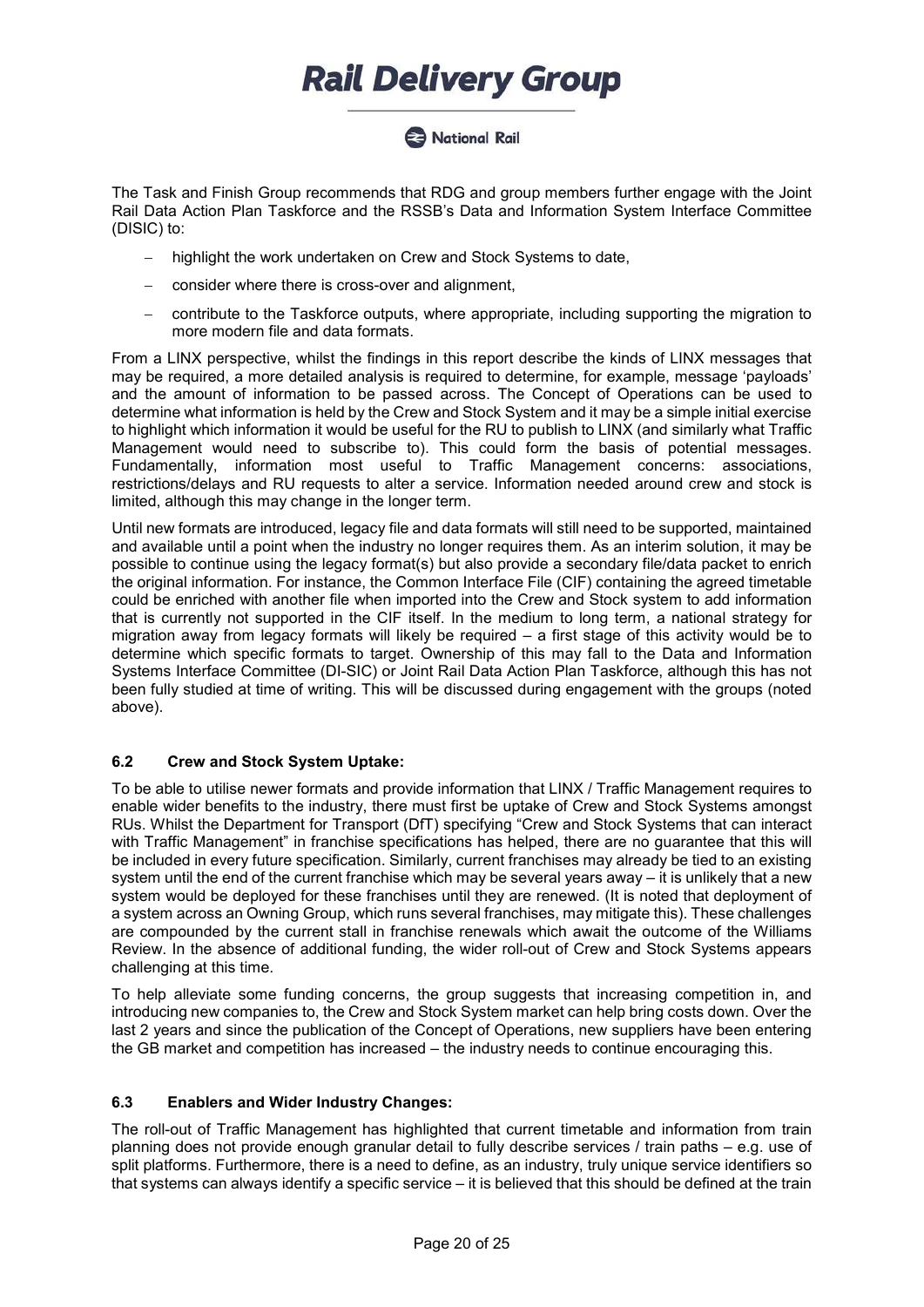National Rail

planning stage. The level of detail required by Traffic Management and unique IDs would also be of benefit to the 'Control' aspects of a Crew and Stock System, particularly where the systems are supporting each other to assess a service/path change requests. Modern Crew and Stock Systems with train planning elements may well be able to provide this level of detail, however, without changes to the Train Planning Rules mandating that this, there is no impetus / facility to provide this information.

#### **Key Finding:**

To support the roll-out of Traffic Management, C-DAS and Crew and Stock Systems, it is critical that the outputs of the timetabling process deliver the granularity that these systems require. Any changes required to the Train Planning Rules should be identified in earnest considering the timescales it would take to implement any alterations (and also have these reflected in any systems).

RUs already deploying Crew and Stock Systems highlight that it is difficult to release resources to test and develop systems / new processes, particularly in Control. This highlights the leanness of today's current operations and touches on a wider issue around the number of highly skilled Controllers – in some cases, it has meant that system testing has been hindered. There may be a case for a pool of Controllers / Subject Matter Experts / Super Users that are shared between operators and centrally funded (similar to RDG/RSSB). This would help move systems forward and operators that are using the same supplier can benefit that the testing only needs to be done once, rather than two companies trying to work on the same problem in parallel.

At the point of system deployment, RUs also highlight that Crew and Stock Systems cannot just be added to Business as Usual operations– training and development is required which will entail extra resources (time, money and people). As highlighted in the Concept of Operations:

*…a loss of users' trust or faith in the system can undermine its efficacy and the benefits. This can result in, for example, staff returning to older systems/methodologies or using pen and paper. For the system to be successful, it needs to maintain trust from the initial outset, and increase convenience, whether through an increase in efficiency or quickening of current tasks, lessening the chance of staff not using it. [Clause 9.1.3]*

As such, the transition from current methods to the Crew and Stock System is a critically important time. The group highlights that the size of this task should not be underestimated and that organisations need to be willing to add extra resources to the deployment project if the system is to be successful – this lesson is equally true for the deployment of Traffic Management. As an example, one of the critical aspects of the Crew and Stock System is that data should always be up-to-date – if current practices see, for instance, stock allocations updated hours or days after the fact, changing the mindset of users to update information in real-time can be a substantial task. This also emphasises another of the key aspects of Crew and Stock Systems – it must be intuitive, and the user should be able to update information quickly, easily and efficiently.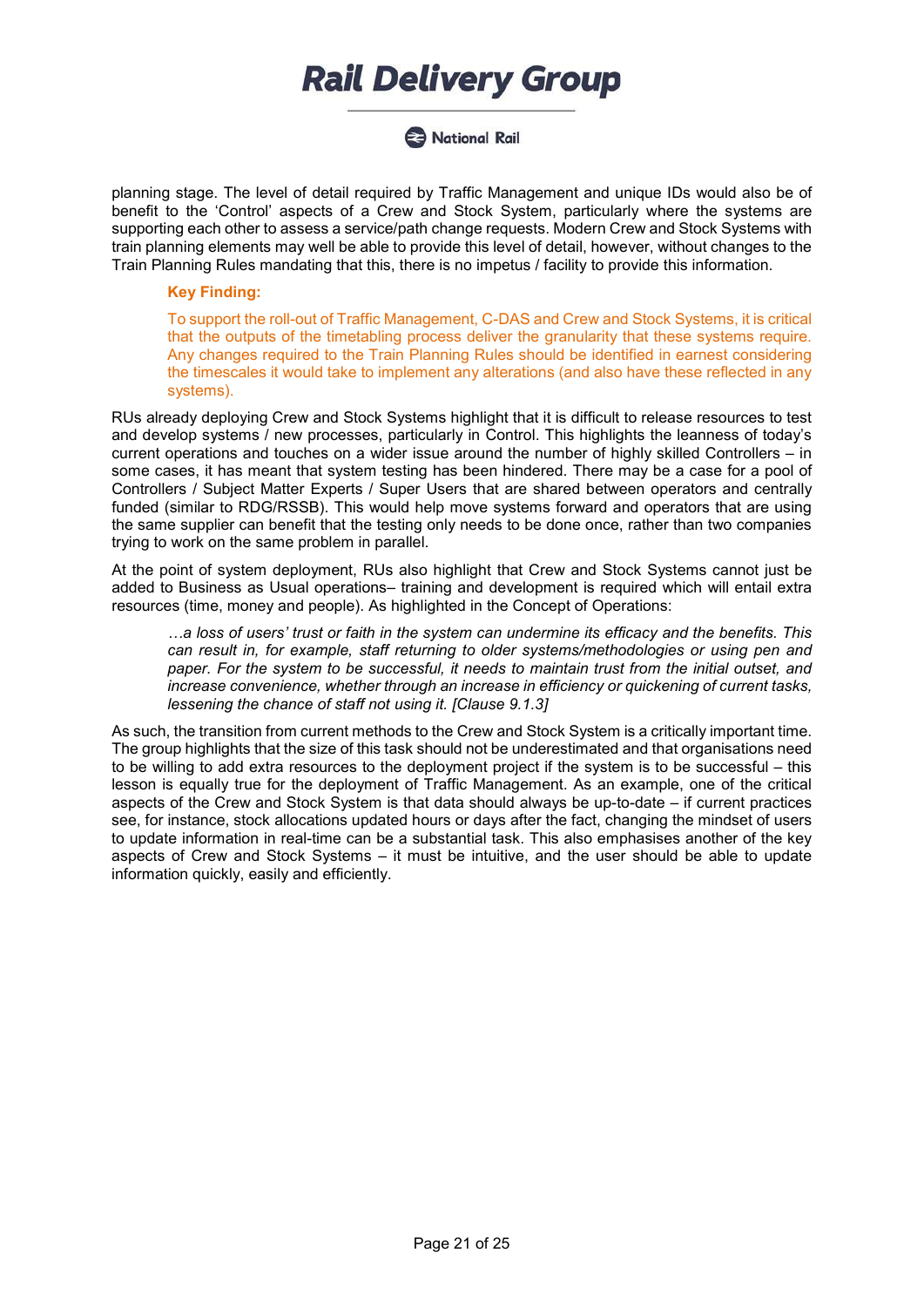#### **2** National Rail

### <span id="page-21-0"></span>**7 Findings:**

- The catalogue of messages that can be exchanged between systems is not mature at this stage and requires more development and detailed work. The Group has helped define what messages need attention from a Crew and Stock System perspective. There should be a consistent approach in relation to what data goes to which system to ensure a level to consistency for RUs.
- Rather than developing legacy file and data formats, the industry needs to move to more modern, extensible and self-describing formats (e.g. XML, JSON) and APIs (Application Programming Interfaces). This aligns with Joint Rail Data Action Plan. In the medium to long term, a national strategy for migration away from legacy file formats will likely be required – a first stage of this activity would be to determine which specific formats to target.
- Standard message formats are of benefit to the industry. It helps for all RUs to be coordinated, particularly if new messages have development cost associated – economies of scale.
- Planning coordination between Traffic Management systems is not mature this is a particular concern for operators crossing multiple Traffic Management (TM) boundaries where the TM functionalities can be different. A National Planning Layer may be required.
- The need for a National Geography Model, which is common across IM and RU systems, is becoming more pressing.
- − To support the roll-out of Traffic Management, C-DAS and Crew and Stock Systems, it is critical that the outputs of the timetabling process deliver the granularity that these systems require.
- It is difficult to release resources to test systems / new processes, particularly in Control. There may be a case for a pool of Controllers / SMEs that are shared between operators.
- Developing direct links from ETCS to Crew and Stock Systems is not recommended for future work at this time. There may be a case for a connection between Automatic Train Operation systems and Crew and Stock systems, but this will require further detailed investigation.
- − C-DAS systems should be procured 'LINX message ready' so that it may take information inputs from multiple systems including Traffic Management and Crew and Stock Systems. The RU can design which system it wants the C-DAS trackside to subscribe to.
- − Incident Management Systems (IMS) could provide information around positions/extent of line blocks, possessions etc. as well as predicted timescales for blockages/incidents, however, the consensus of the Task and Finish Group is that the Crew and Stock System should take this information from Traffic Management.

### <span id="page-21-1"></span>**8 Proposed Actions and Future Risks:**

Each of the Findings above have linked Proposed Action(s) or Future Risk(s) summarised in the tables below. These have been organised into 4 separate groupings: 'group finalisation', 'LINX message development', 'wider enablers' and 'other'. Each row is highlighted as either an 'action' or 'risk' and have assigned owners where applicable.

#### **Group Finalisation:**

| <b>Comment</b>                                                                                    | <b>Action or</b><br><b>Risk</b> | Owner (if<br>applicable) |
|---------------------------------------------------------------------------------------------------|---------------------------------|--------------------------|
| Update Crew and Stock Concept of Operations with findings from the<br>group and Process Maps.     | Action                          | <b>RDG</b>               |
| Run industry consultation to endorse changes made to the Crew and<br>Stock Concept of Operations. | Action                          | <b>RDG</b>               |
| Reissue Crew and Stock Concept of Operations on RDG website.                                      | Action                          | <b>RDG</b>               |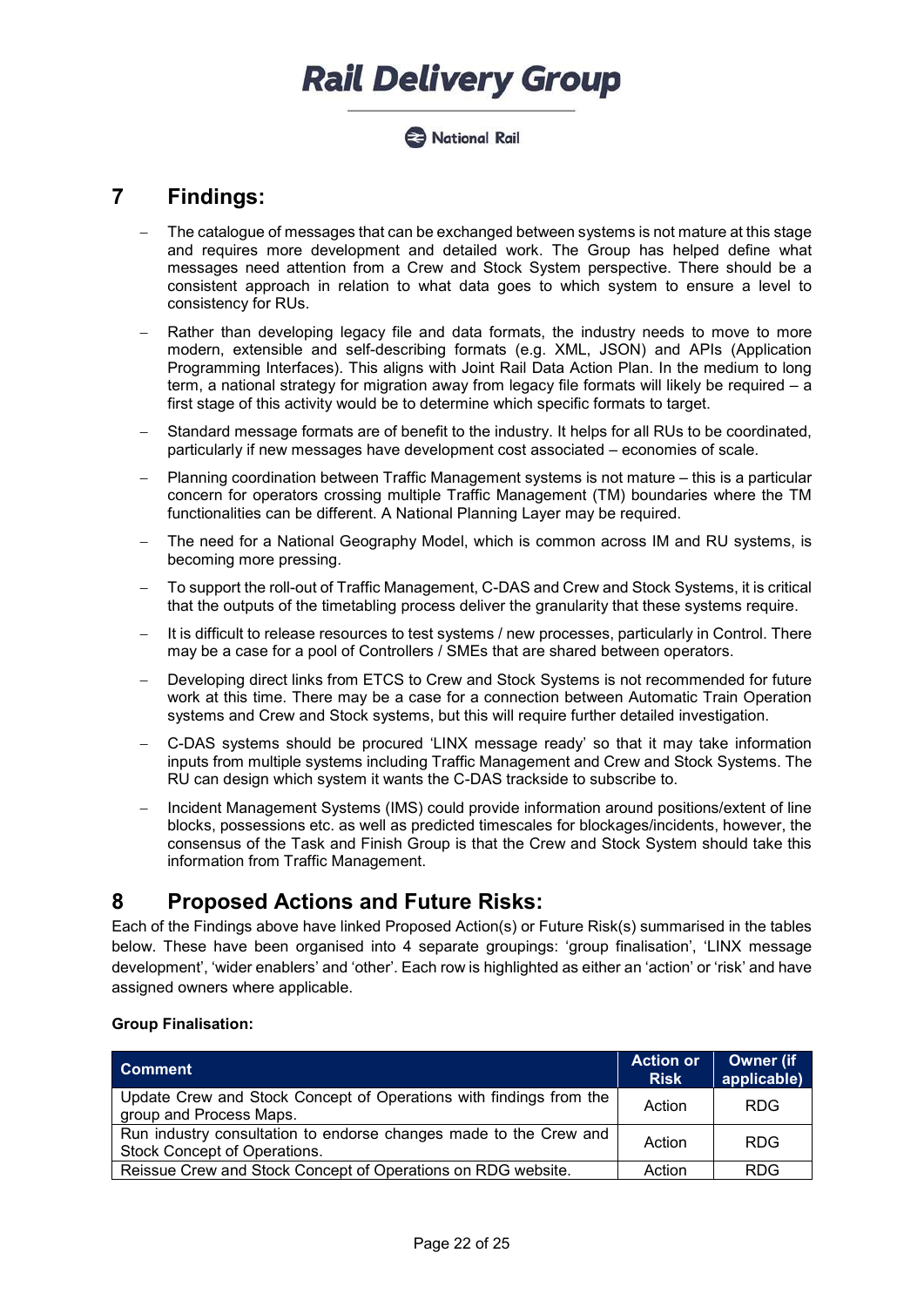#### National Rail

| Raise awareness of group's findings and proposed actions at wider        |        |                |
|--------------------------------------------------------------------------|--------|----------------|
|                                                                          |        |                |
| governance groups and organisations. It has been identified that further |        |                |
|                                                                          |        | RDG and        |
| engagement may be required with: other Infrastructure Managers,          | Action |                |
| Freight Operators, suppliers and the Department for Transport.           |        | Group          |
|                                                                          |        | <b>Members</b> |
| Engagement is also required with the RSSB's Data and Information         |        |                |
|                                                                          |        |                |
| System Interface Committee (DISIC).                                      |        |                |

#### **LINX Message Development:**

| <b>Comment</b>                                                                                                                                                                                                                                                             | <b>Action or</b><br><b>Risk</b> | <b>Owner</b> (if<br>applicable) |
|----------------------------------------------------------------------------------------------------------------------------------------------------------------------------------------------------------------------------------------------------------------------------|---------------------------------|---------------------------------|
| The industry risks spending a significant amount of money developing<br>and deploying new systems (e.g. Traffic Management, Crew and Stock<br>Systems, Driver Advisory Systems etc.) that do not communicate with<br>each other and undermines overall benefits.           | <b>Risk</b>                     | N/A                             |
| The group have identified the LINX messaging "gap" at a strategic level<br>from an "interactions between Traffic Management and Crew and Stock<br>System" perspective. Further work is required to add definition to the<br>messages; adding detail to the strategic plan. | <b>Risk</b>                     | N/A                             |
| Proposed mitigations to risks - Steps 1 to 5<br>Step 1: A group of experts to consider the 'next level of detail',                                                                                                                                                         |                                 |                                 |
| determining message payloads (i.e. decisions around what data to<br>include in each message - this does not include message creation)<br>This requires:                                                                                                                    |                                 |                                 |
| Determination of costs (i.e. group facilitation)<br>٠                                                                                                                                                                                                                      |                                 |                                 |
| Determination of timescales<br>٠                                                                                                                                                                                                                                           |                                 |                                 |
| Determination of resources required (e.g. level of expertise, supplier<br>$\bullet$<br>involvement)                                                                                                                                                                        | Action                          | <b>RDG</b>                      |
| A group of experts to also consider:                                                                                                                                                                                                                                       |                                 |                                 |
| "Size of the prize" (delay minutes, costs etc.). Determine delay<br>attribution codes that may be applicable                                                                                                                                                               |                                 |                                 |
| Potential savings with a Crew and Stock System linked with Traffic<br>$\bullet$<br>Management (not just Crew and Stock System on its own). May be<br>based on percentage of "size of the prize".                                                                           |                                 |                                 |
| Worked example(s) for previous incident(s)                                                                                                                                                                                                                                 |                                 |                                 |
| Step 2: A group of experts to determine indicative costs for the creation<br>of the new LINX messages and alteration of others. Dependent on Step<br>1. This requires:                                                                                                     |                                 |                                 |
| Determination of costs (based on previous message development<br>$\bullet$<br>costs, similarity to current LINX messages / European Standards).                                                                                                                            | Action                          | <b>RDG/NR/DR</b>                |
| Determine timescales for creation and development.                                                                                                                                                                                                                         |                                 |                                 |
| Determine resources required. Who should develop the messages?<br>(e.g. Network Rail (NR), Supplier etc.)                                                                                                                                                                  |                                 |                                 |
| Step 3: A group of experts to create Business Case for LINX message<br>creation (i.e. is the cost of developing the messages worth it?). This<br>could include:                                                                                                            | Action                          | RDG/NR/DR                       |
| Savings vs costs (BCR) – as determine in Step 1.                                                                                                                                                                                                                           |                                 |                                 |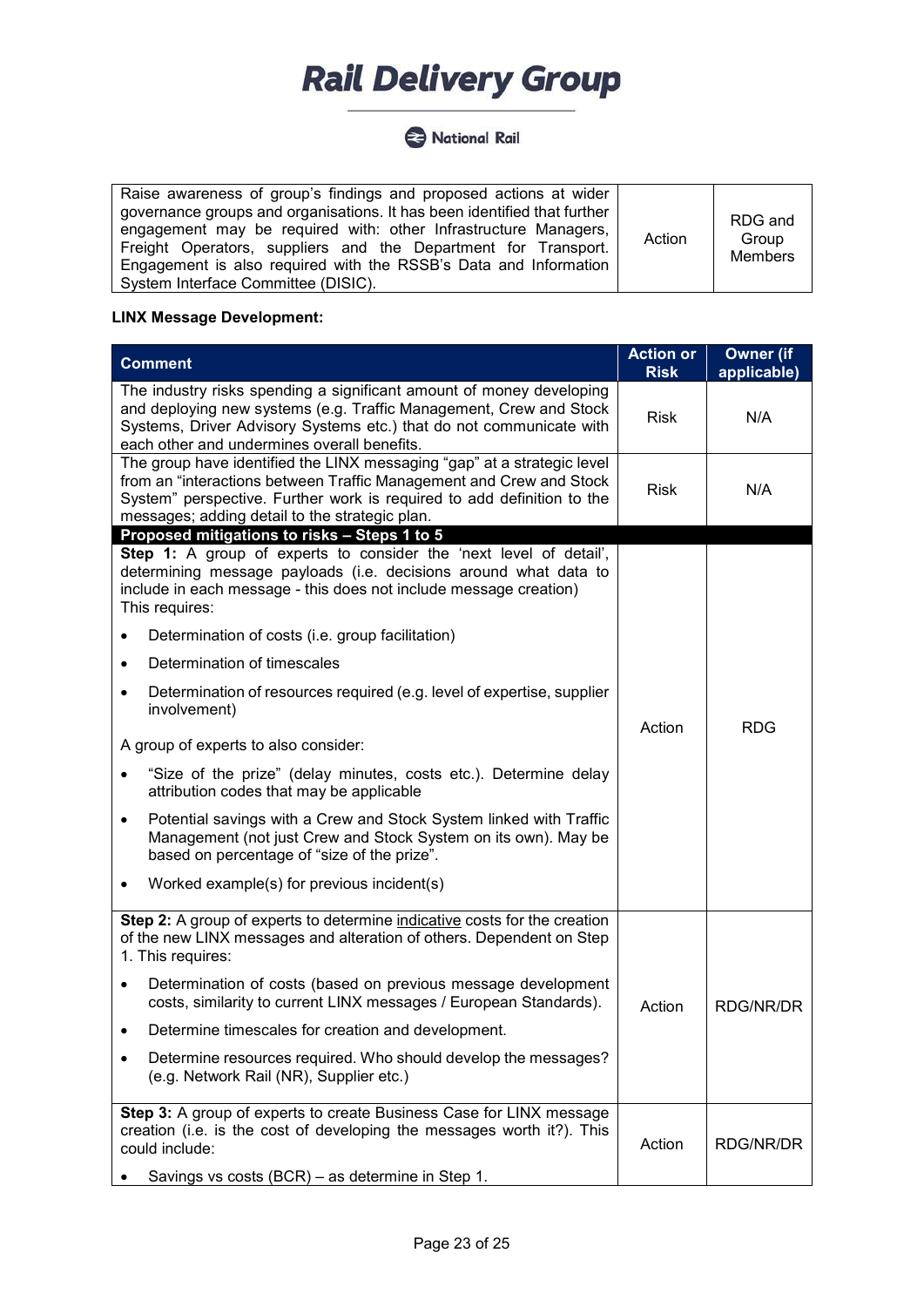#### National Rail

|                                                                                                                                                                                      | Indicative forward timescales for deployment.                                                                                    |        |                       |
|--------------------------------------------------------------------------------------------------------------------------------------------------------------------------------------|----------------------------------------------------------------------------------------------------------------------------------|--------|-----------------------|
|                                                                                                                                                                                      | Potential end users / trial deployments. This could determine a<br>sponsor / recipient.                                          |        |                       |
|                                                                                                                                                                                      | Possible funding streams.                                                                                                        |        |                       |
|                                                                                                                                                                                      | Suggested Ownership / Governance.                                                                                                |        |                       |
|                                                                                                                                                                                      | Who develops the messages.                                                                                                       |        |                       |
|                                                                                                                                                                                      | <b>Step 4:</b> Funder and developer (as determined in Step 3) create<br>messages                                                 | Action | Funder &<br>Developer |
| <b>Step 5:</b> RSSB create Rail Industry Standard (RIS) to document the<br>message and how they are used – ensuring that all RUs and IMs follow<br>the same standard. This requires: |                                                                                                                                  |        |                       |
|                                                                                                                                                                                      | Determining the sponsor – this could be RDG.                                                                                     |        |                       |
|                                                                                                                                                                                      | Determine accountable governance group.                                                                                          | Action | RSSB/RDG              |
|                                                                                                                                                                                      | An RDG Approved Code of Practice could be produced as more<br>immediate, interim standard to help coordination in the short term |        |                       |

#### **Wider Enablers:**

| <b>Comment</b>                                                                                                                                                                                                                                                              | <b>Action or</b><br><b>Risk</b> | <b>Owner</b> (if<br>applicable) |
|-----------------------------------------------------------------------------------------------------------------------------------------------------------------------------------------------------------------------------------------------------------------------------|---------------------------------|---------------------------------|
| Planning coordination between Traffic Management systems is not<br>mature – this is a particular concern for operators crossing multiple<br>Traffic Management (TM) boundaries where the TM functionalities can<br>be different. A National Planning Layer may be required. | <b>Risk</b>                     | N/A                             |
| The need for a National Geography Model, which is common across IM<br>and RU systems, is becoming more pressing.                                                                                                                                                            | <b>Risk</b>                     | N/A                             |
| To support the roll-out of Traffic Management, C-DAS and Crew and<br>Stock Systems, it is critical that the outputs of the timetabling process<br>deliver the granularity that these systems require.                                                                       | <b>Risk</b>                     | N/A                             |
| In the medium to long term, a national strategy for migration away from<br>legacy file formats will likely be required $-$ a first stage of this activity<br>would be to determine which specific formats to target.                                                        | <b>Risk</b>                     | N/A                             |

#### **Other:**

| <b>Comment</b>                                                                                                                                                                                                                                                                                                                                                                                              | <b>Action or</b><br><b>Risk</b> | <b>Owner (if</b><br>applicable) |
|-------------------------------------------------------------------------------------------------------------------------------------------------------------------------------------------------------------------------------------------------------------------------------------------------------------------------------------------------------------------------------------------------------------|---------------------------------|---------------------------------|
| There may be a case for a connection between Automatic Train<br>Operation systems and Crew and Stock systems, but this will require<br>further detailed investigation. This may fall into the scope for the<br>proposed Digital Railway System Authority 'Guiding Mind' groups which<br>specifically look at system interfaces. RDG to raise at the group with<br>actions assigned to group as appropriate. | Action                          | RDG/NR/DR                       |
| It is difficult to release resources to test systems / new processes,<br>particularly in Control.                                                                                                                                                                                                                                                                                                           | <b>Risk</b>                     | N/A                             |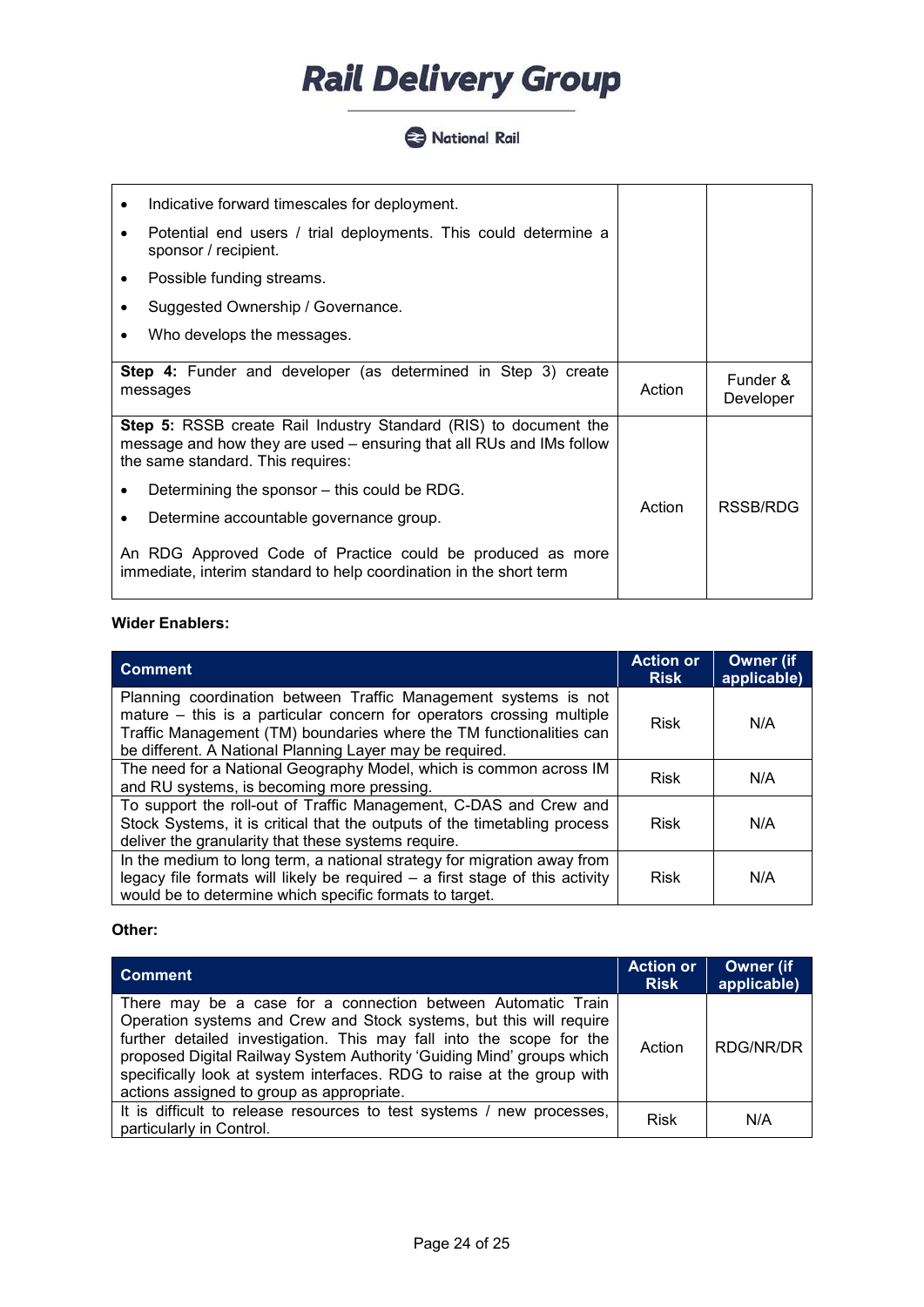National Rail

### <span id="page-24-0"></span>**A1 Appendix 1: Interactions with Traffic Management - Process Maps:**

8 process maps follow and correspond as such:

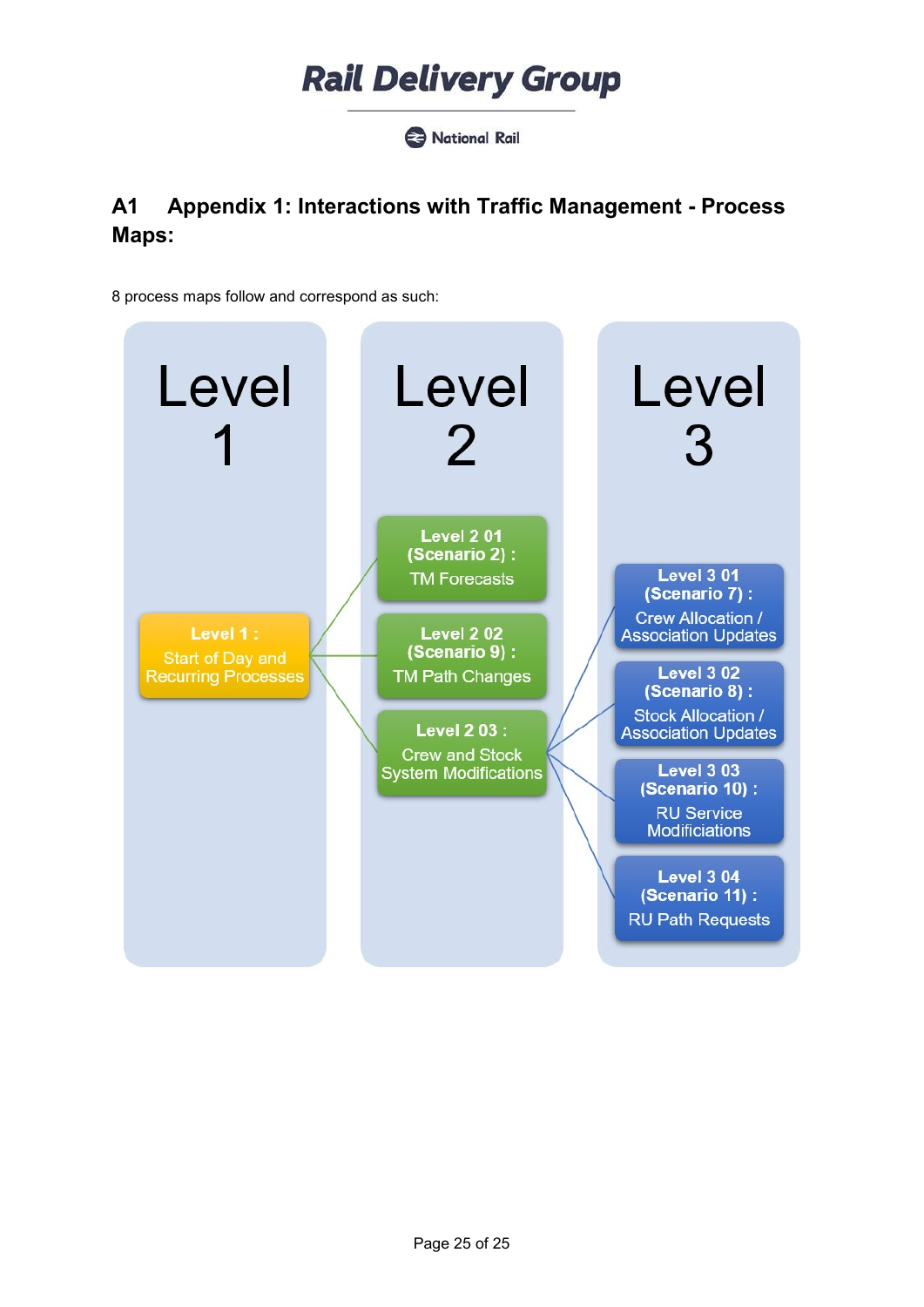# **Crew and Stock Systems: Task and Finish Group**

**B** National Rail

**Traffic Management Interactions: Process Mapping**

*Level 1: Start of Day and Reoccurring Processes*

<span id="page-25-0"></span>

**Inbound Map(s):**

 $(202)$   $(203)$   $(304)$ 

[2 01](#page-26-0)) ([2 02](#page-27-0)) ([2 03](#page-28-0)

**Outbound Map(s):**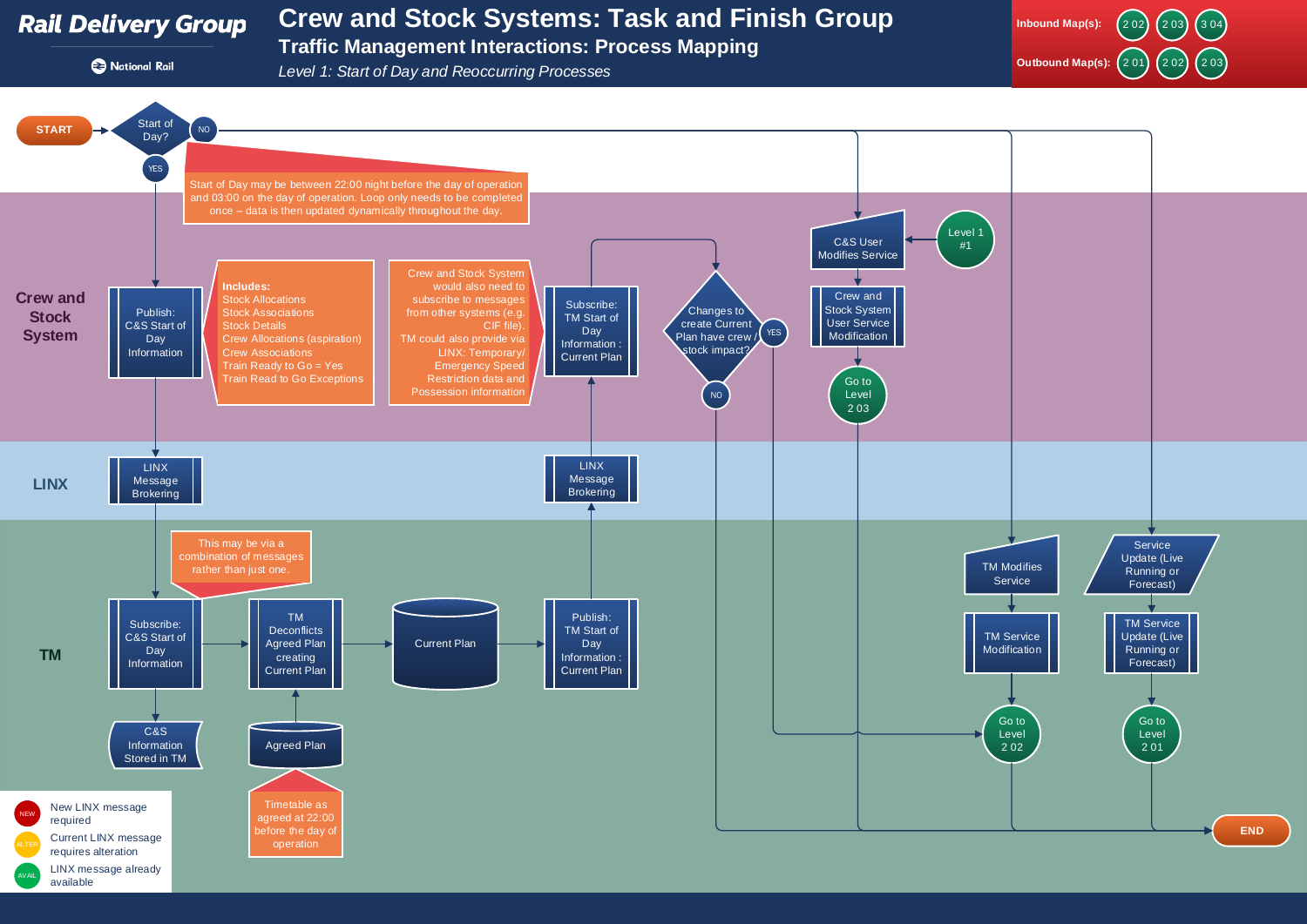<span id="page-26-0"></span>

AVAIL

Current LINX message requires alteration LINX message already

available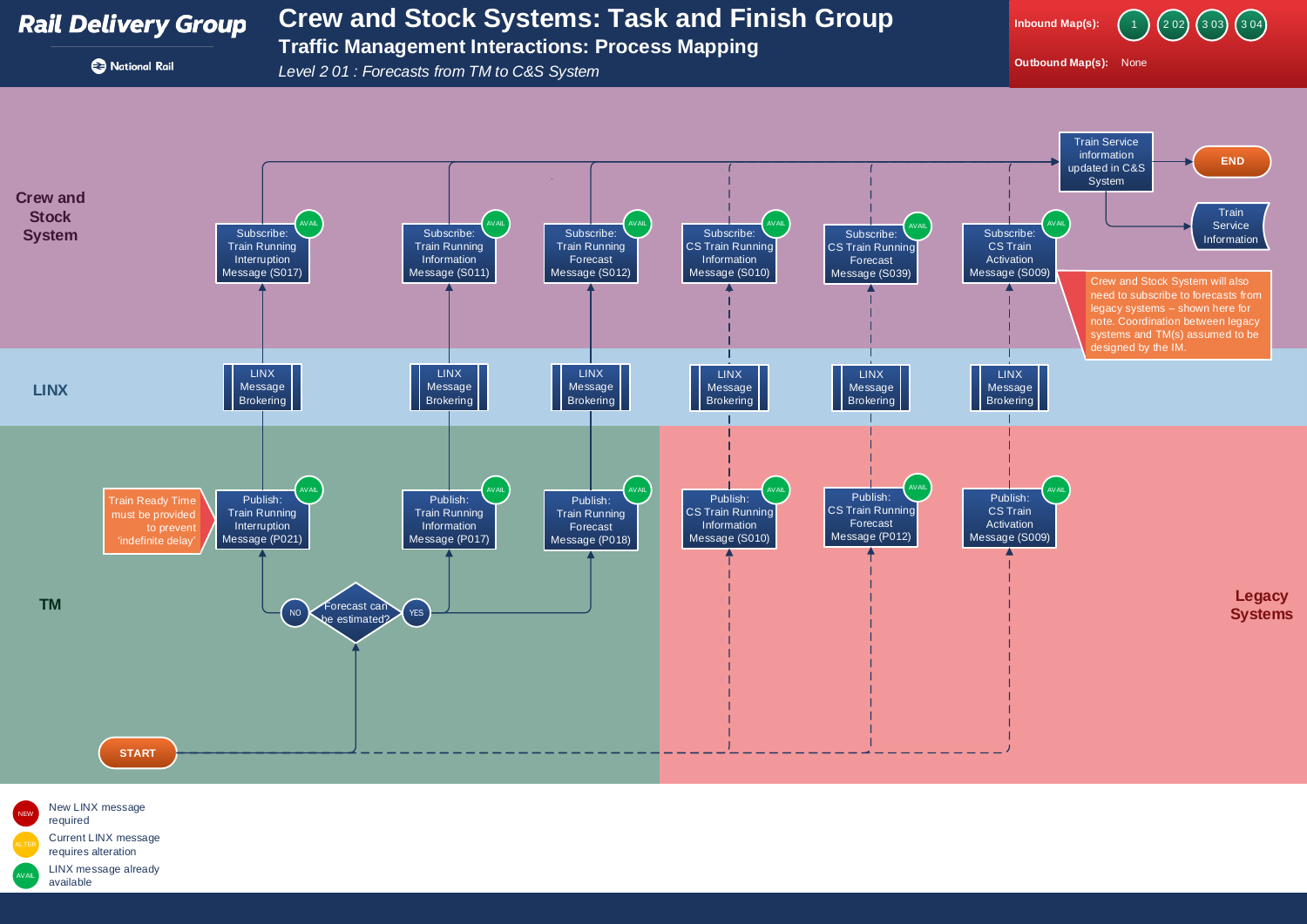<span id="page-27-0"></span>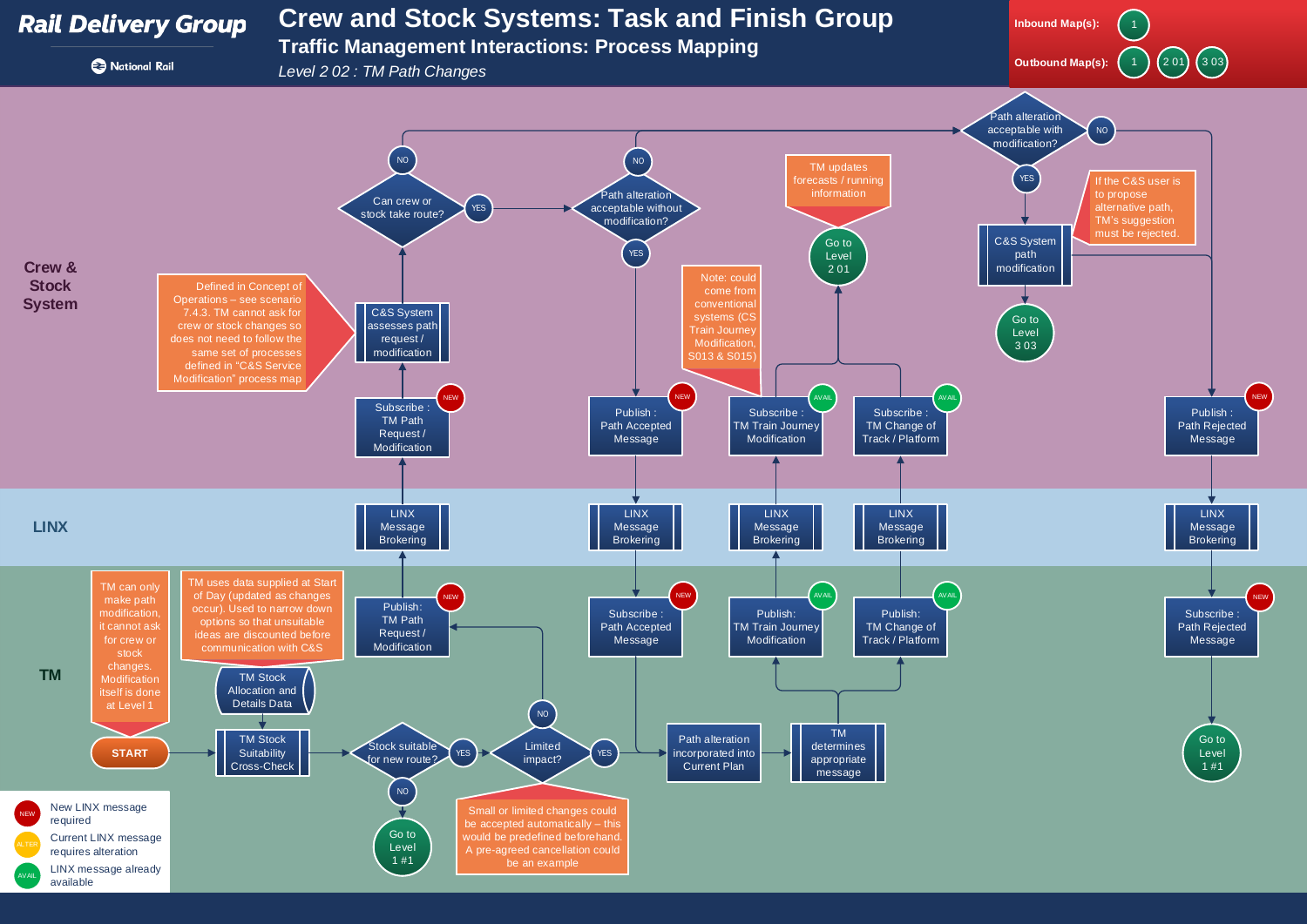<span id="page-28-0"></span>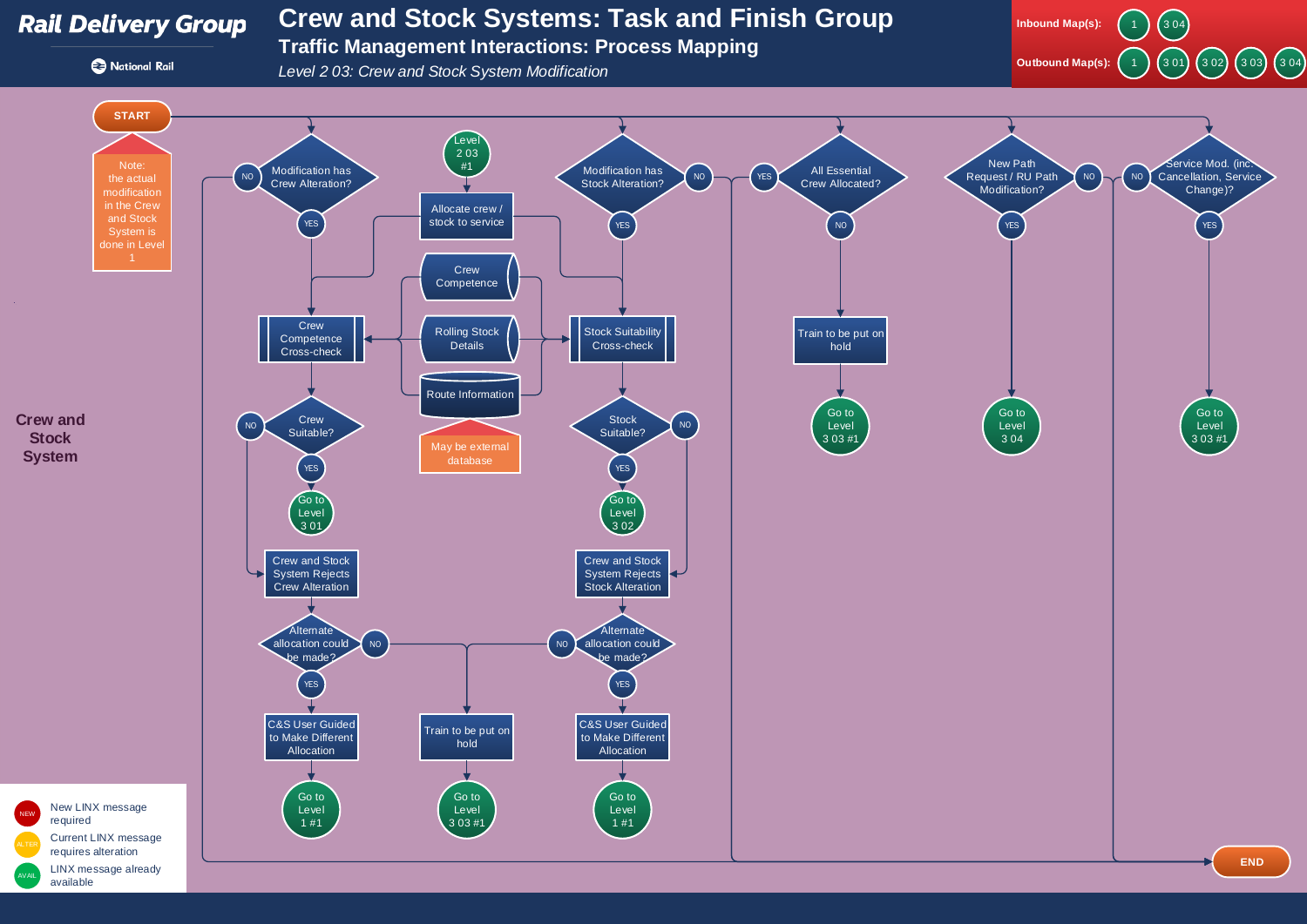# **Crew and Stock Systems: Task and Finish Group**

**Traffic Management Interactions: Process Mapping**

**B** National Rail

*Level 3 01 : Crew Allocation / Association update from C&S to TM*

**END**

<span id="page-29-0"></span>

**Inbound Map(s):**

**Outbound Map(s):** None

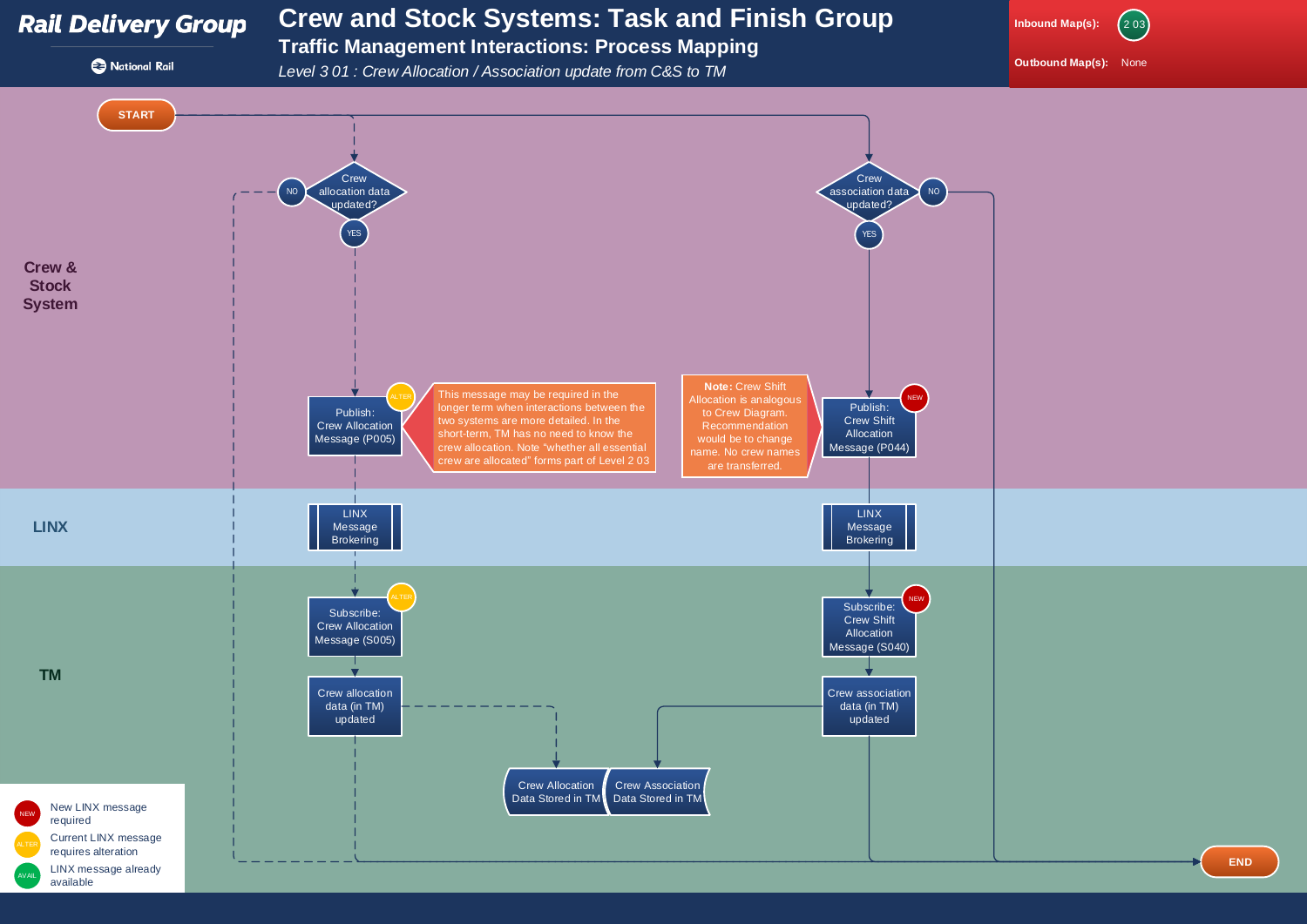**B** National Rail

# **Crew and Stock Systems: Task and Finish Group**

**Traffic Management Interactions: Process Mapping**

*Level 3 02 : Stock Allocation / Association update from C&S to TM*

**END**

<span id="page-30-0"></span>

**Inbound Map(s):**

**Outbound Map(s):** None

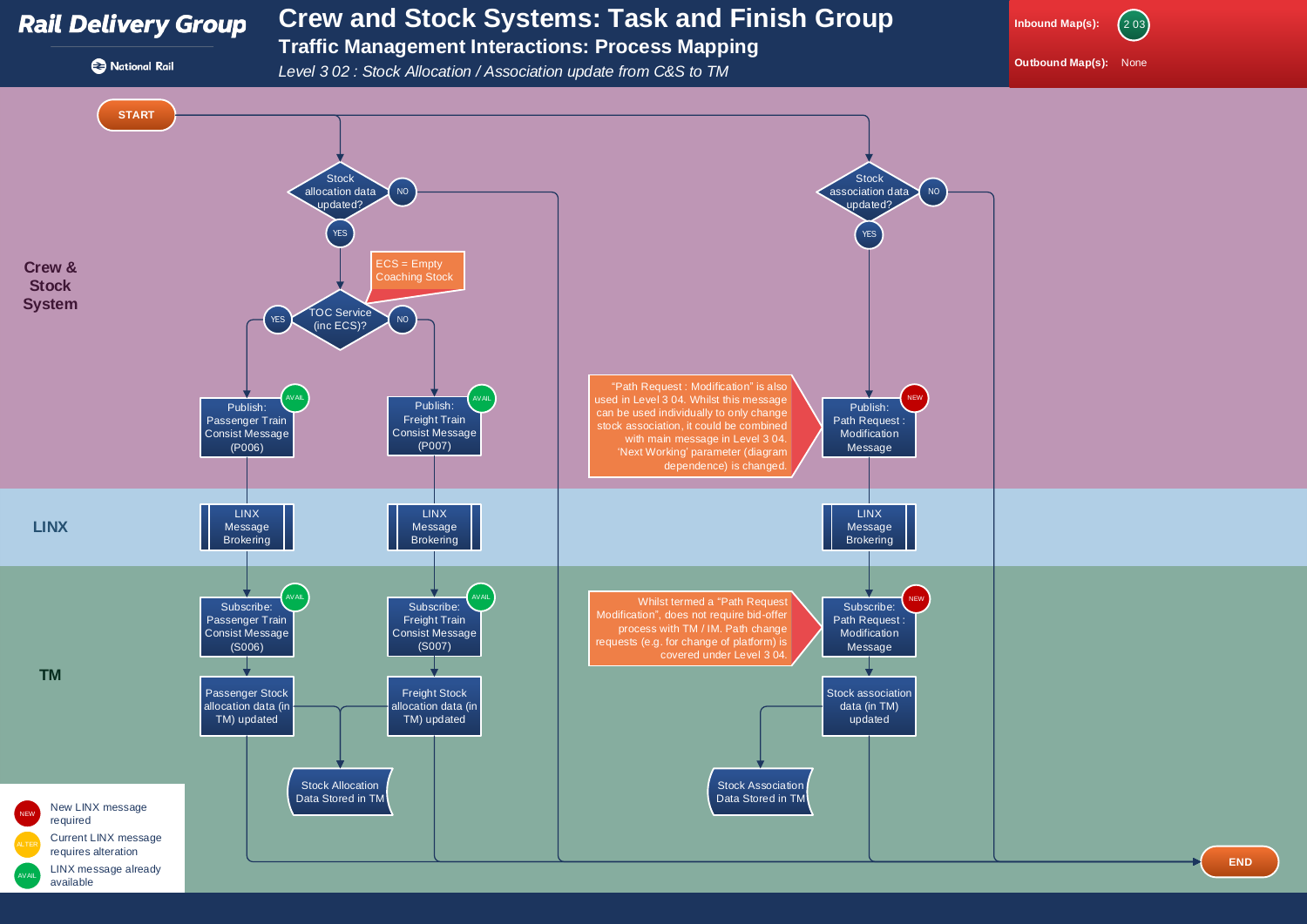**B** National Rail

<span id="page-31-0"></span>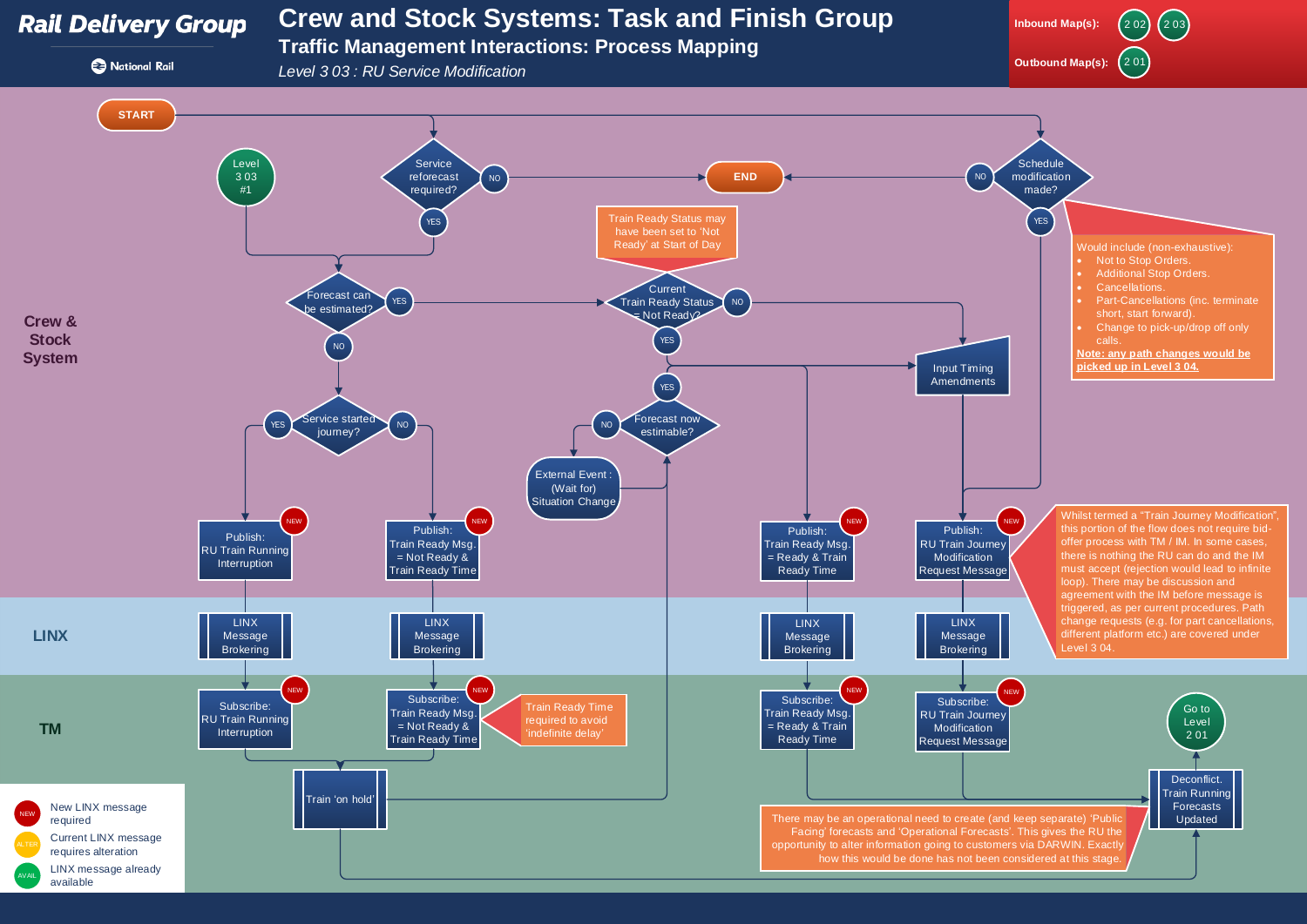<span id="page-32-0"></span>